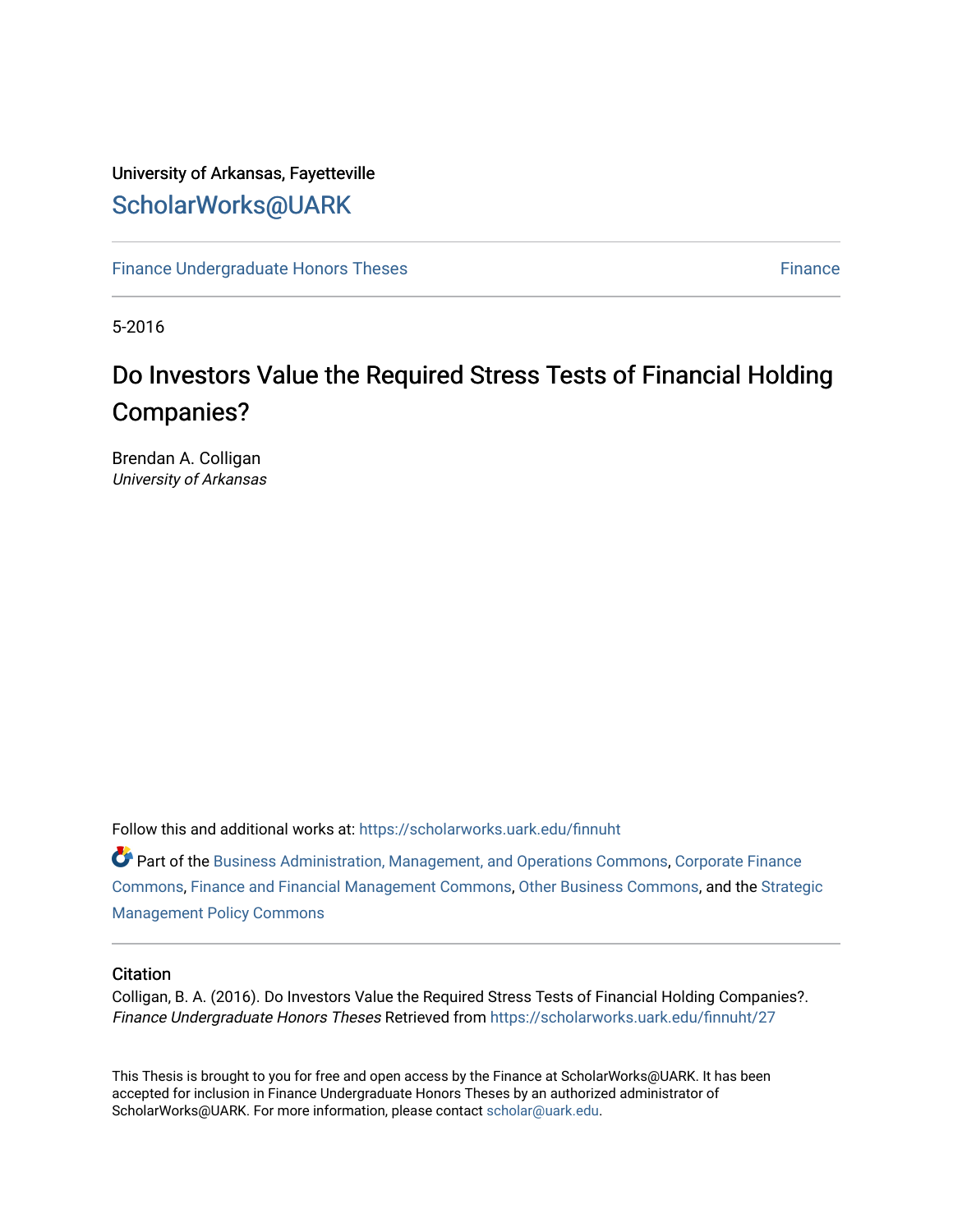## Do Investors Value the Required Stress Tests of Financial Holding Companies?

An honors thesis submitted in partial fulfillment of the requirement for the degree of Bachelor of Science in Business Administration, Accounting & Finance

By

# Brendan A. Colligan University of Arkansas, Fayetteville Bachelor of Science in Business Administration, Accounting & Finance

May 2016

**University of Arkansas** 

This honors thesis is approved for recommendation.

Faculty Advisor Prof. James Acrey **Second Reader:** Teme Sh.D. Eff.

Prof. Claig Rennie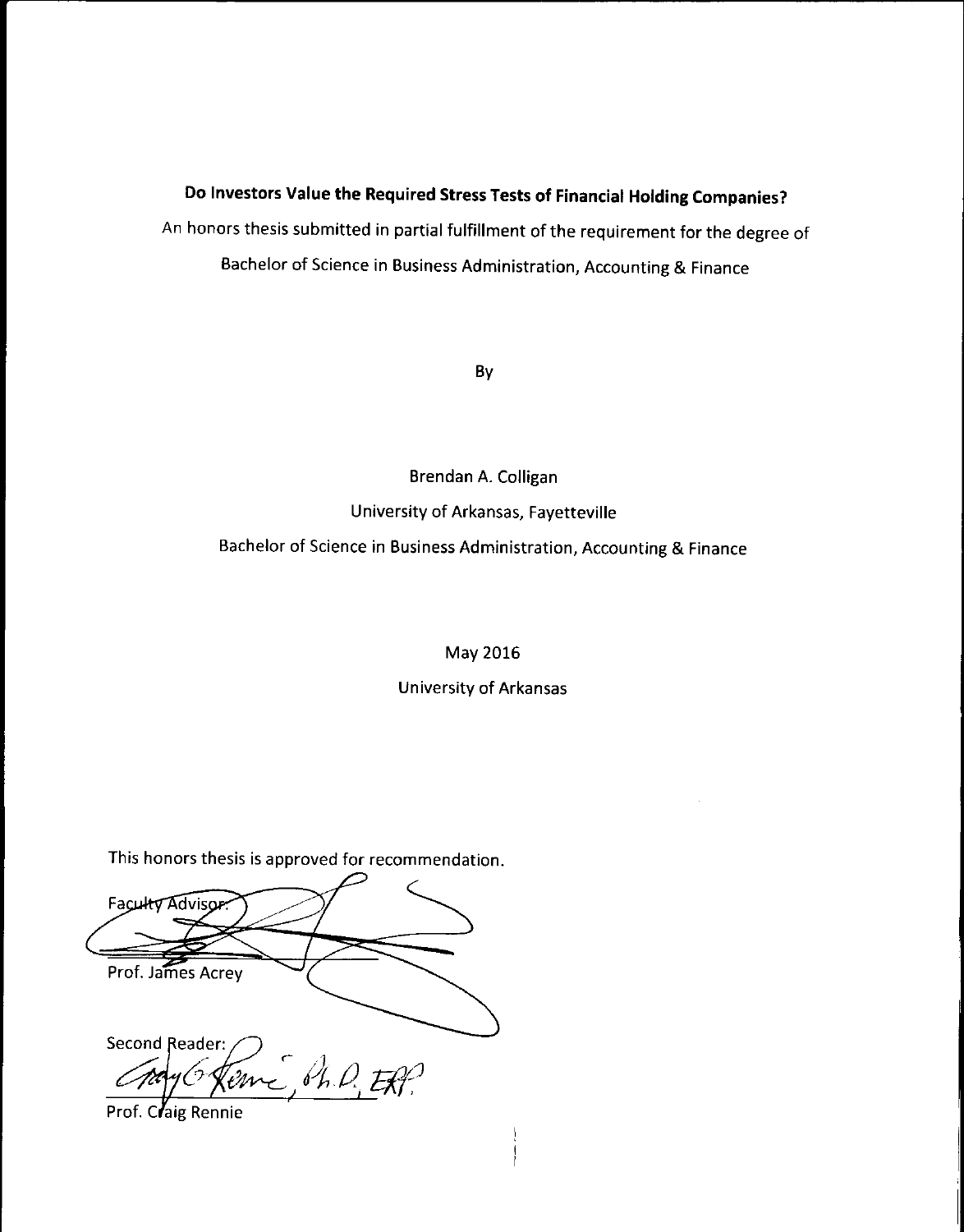## **Abstract**

This paper explores the value of disclosing stress test results to investors and market participants within the US financial system. Recently the Federal Reserve ("Fed") expanded its required internal stress testing program, often referred to as the Dodd-Frank Act Stress Test ("DFAST"), to include bank holding companies ("BHCs") with more than \$10 billion in total assets. These BHCs were required to publicly disclose their results for the first time in June of 2015. Large BHCs are subject to another level of stress testing implemented by the Comprehensive Capital Analysis Review ("CCAR"). Large BHCs are defined as having more than \$50 billion in total assets, and have been undergoing various stress tests since 2009. Key trends within the stress tests of CCAR banks may be a telling signal of how the results of DFAST banks will be received by market participants. Moving forward, more banks will become subject to these stress testing requirements as they grow both organically and acquisitively. This paper focuses on the market reactions to DFAST banks' disclosures, using several techniques to measure this market reaction.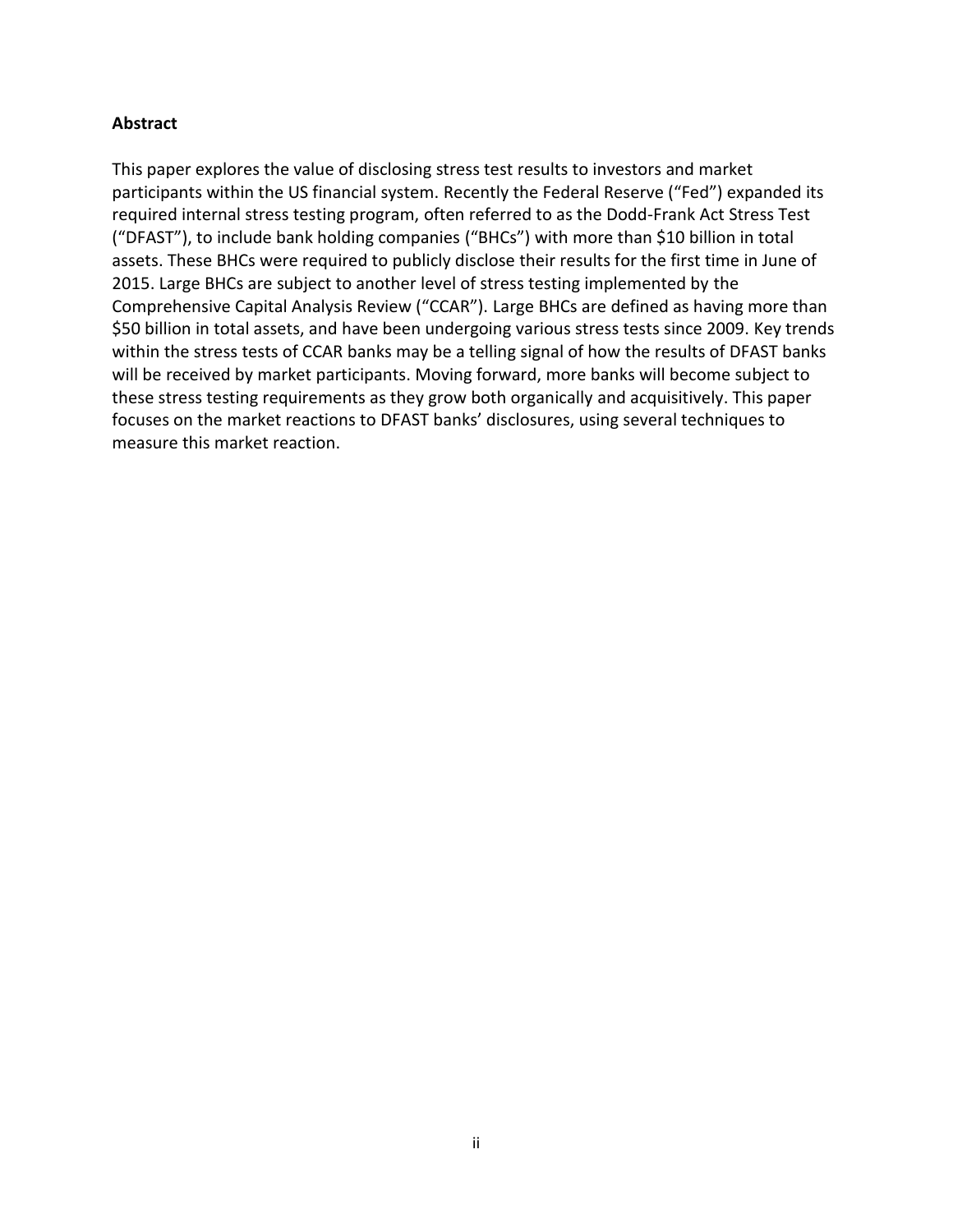#### **ACKNOWLEDGEMENTS:**

This thesis would not be possible without the continued support and encouragement from my parents, classmates, and friends. I am grateful for those individuals and would like to sincerely thank them. I would like to thank the faculty and staff of the University of Arkansas for their help and support in producing this thesis. Additionally, I would like to the faculty and staff of the Sam M. Walton College of Business. I would like to specifically thank my thesis advisor and second reader, Professor James Acrey and Professor Craig Rennie, for their teachings and guidance while producing this paper. Dr. Craig Rennie has been instrumental in showing me all of the possibilities that a career in finance may bring. I would also like to thank Dr. Tim Yeager for his advice and mentorship throughout my undergraduate years.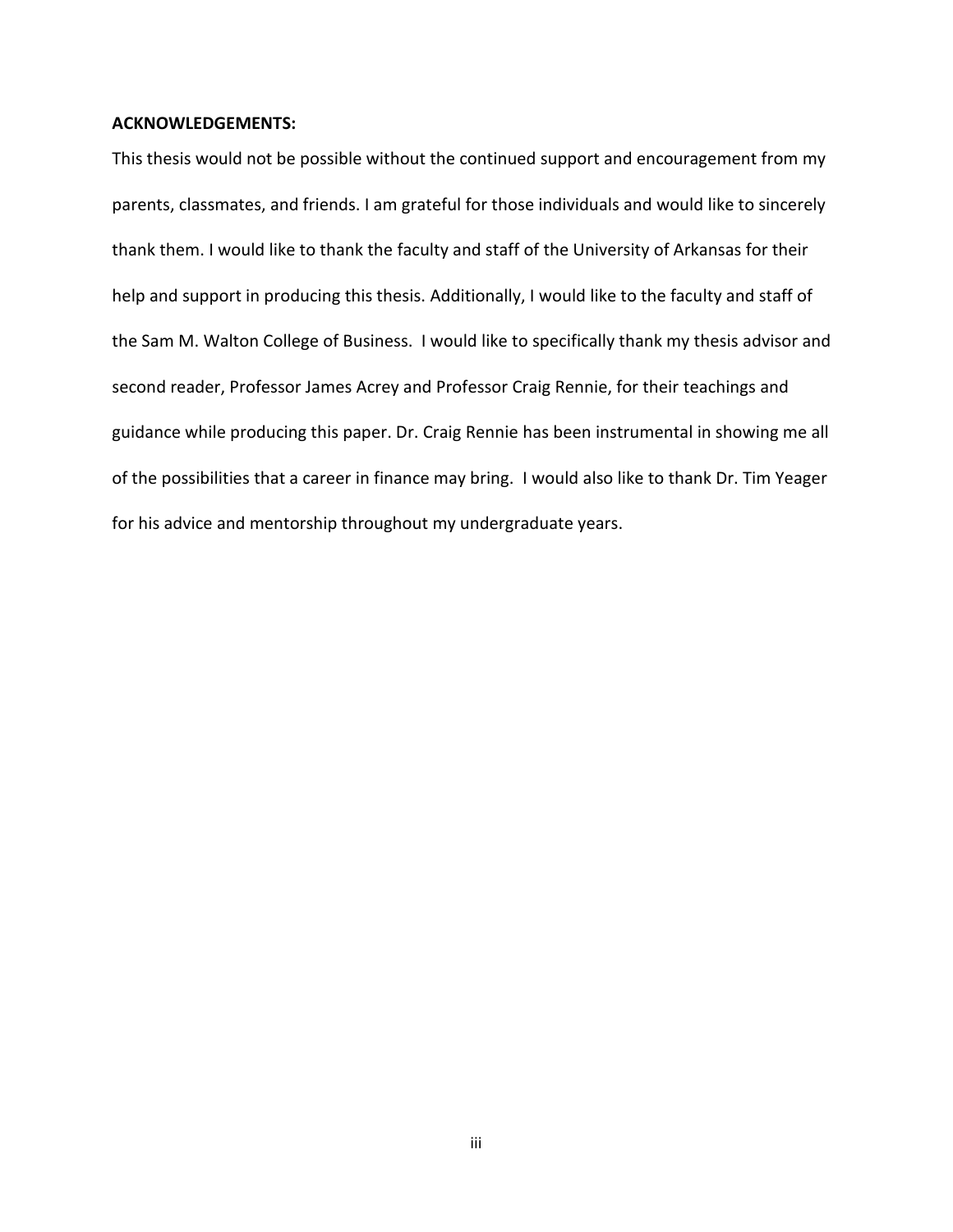| <b>Table of Contents</b> |  |  |
|--------------------------|--|--|
|--------------------------|--|--|

| Abstract                       |                                                                                                                                                                                                    | ii                                              |
|--------------------------------|----------------------------------------------------------------------------------------------------------------------------------------------------------------------------------------------------|-------------------------------------------------|
|                                | Acknowledgements                                                                                                                                                                                   | iii                                             |
|                                | <b>Table of Contents</b>                                                                                                                                                                           | iv                                              |
| Introduction                   |                                                                                                                                                                                                    | $\mathbf{1}$                                    |
|                                | History of Stress Testing in the US                                                                                                                                                                | $\overline{2}$                                  |
| I.<br>ΙΙ.<br>III.<br>IV.<br>V. | <b>Background and Objective</b><br><b>Supervisory Capital Assessment Program</b><br>Dodd Frank Act Stress Tests<br>Comprehensive Capital Assessment Review<br><b>Trends and Comparable Studies</b> | $\overline{2}$<br>$\overline{2}$<br>3<br>4<br>5 |
|                                | <b>Methodology and Analysis</b>                                                                                                                                                                    | 9                                               |
| I.<br>ΙΙ.                      | <b>Summary of Analysis</b><br><b>Collection and Summary of Stress Test Results</b><br>a.<br>b. Price Reactions<br><b>Volatility Reactions</b><br>$C_{\bullet}$<br>Results and Interpretation       | 9<br>9<br>10<br>13<br>16                        |
|                                | <b>Case Studies on DFAST Banks</b>                                                                                                                                                                 | 16                                              |
| I.<br>ΙΙ.<br>Ш.                | <b>City National Corporation (CYN)</b><br>Synovus Financial Corp (SNV)<br><b>Mergers and Acquisitions</b>                                                                                          | 17<br>17<br>18                                  |
|                                | Recommendations                                                                                                                                                                                    | 19                                              |
| List of Tables                 |                                                                                                                                                                                                    | 21                                              |
| References                     |                                                                                                                                                                                                    | 23                                              |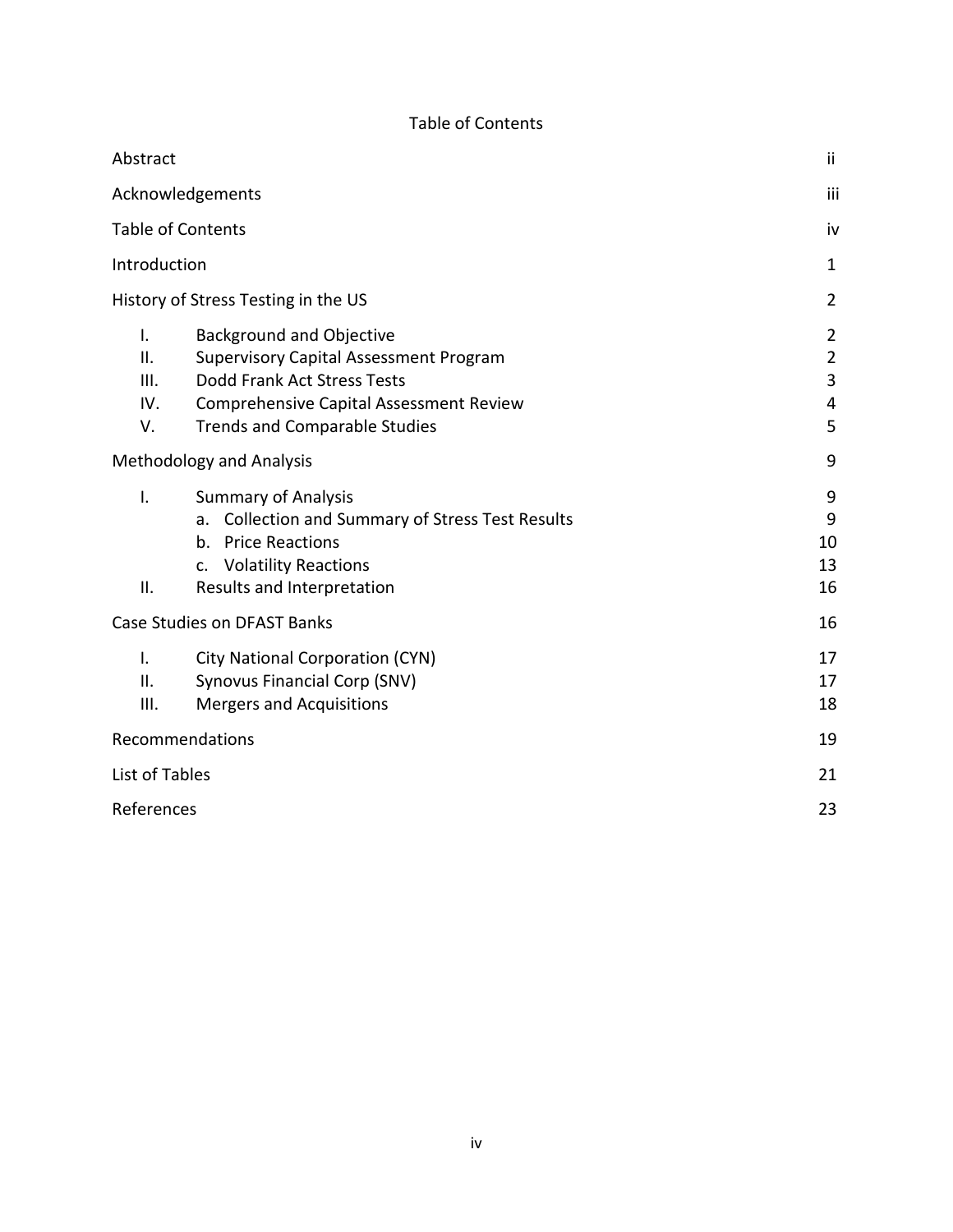## **Introduction**

Stress testing of bank holding companies is a way to promote financial stability and reduce the chance of a financial crisis, but many questions still exist about the details of these stress tests. Within the U.S. financial system stress testing has been an ongoing event, beginning in 2009. It is a dynamic process that is typically mandated by legislators and ultimately implemented by regulatory agencies such as the Federal Reserve ("Fed"), the Officer of the Comptroller of Currency ("OCC"), and the Federal Deposit Insurance Corporation ("FDIC"). I will refer to this group collectively as the "regulators" for the remainder of this paper. These regulators are given the authority to determine the goals of the stress tests (Federal Reserve 2014). Over time, we have learned a great deal about these stress tests but still have much more to learn. One major area of concern deals with how valuable the disclosure of these tests are to investors. Does the public disclosure of stress test results promote the goals for which the tests were established?

I will address this issue in several ways, primarily by analyzing the 2015 results of banks subject to both the Dodd-Frank Act Stress Test ("DFAST") and Comprehensive Capital Assessment Review ("CCAR") stress testing. A brief history and background on stress testing will be provided for a frame of reference. Following that I will highlight major trends within these stress tests and the likelihood of these trends continuing. I will support these trends by presenting several banks' stress test results and subsequent stock movement in a short case study. The case study will include two DFAST banks total, one that performed well and one that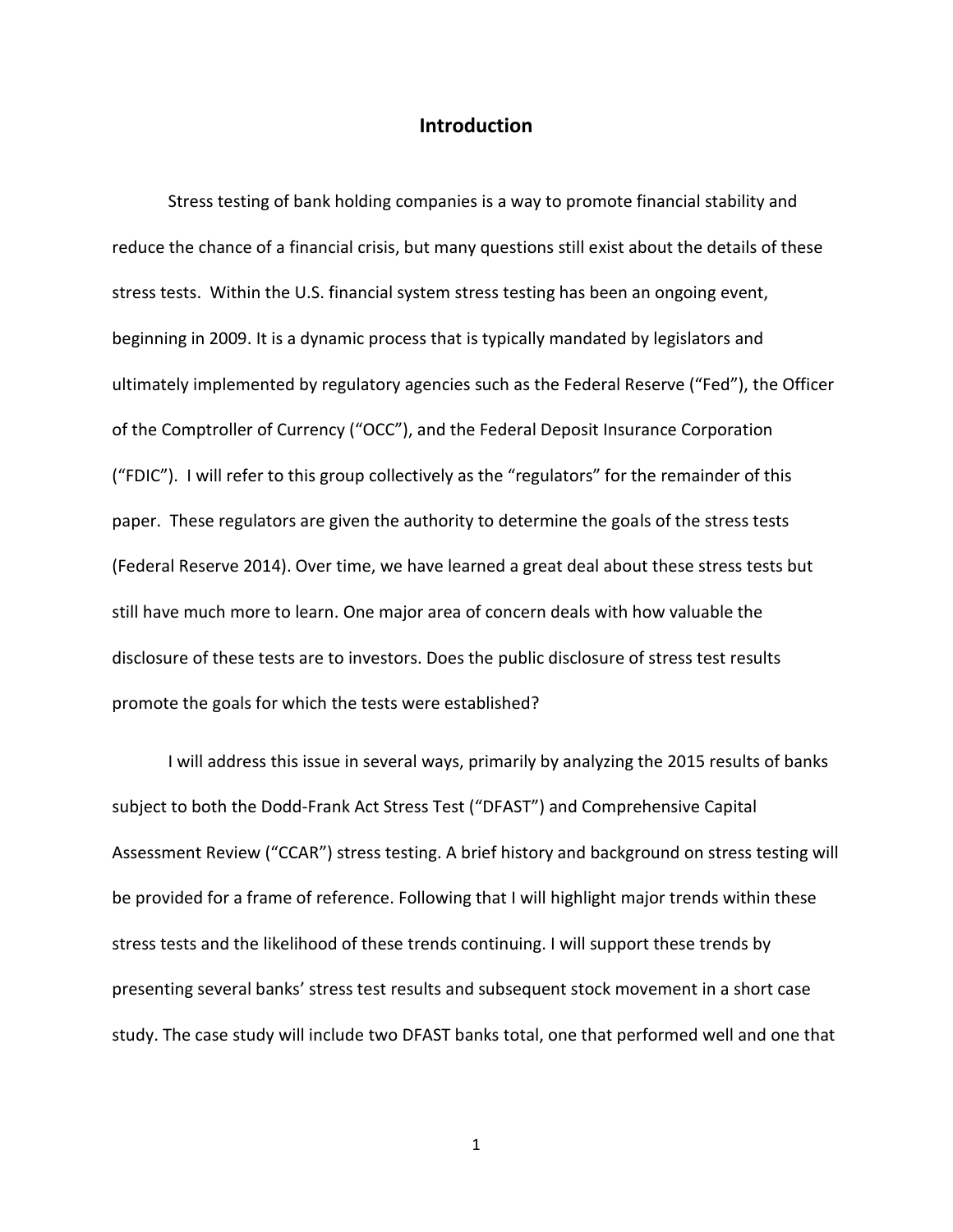performed poorly. Based on the analysis and related research performed, I will conclude with policy recommendations.

## **History of Stress Testing in the U.S.**

#### **Background and Objective**

Stress tests of financial institutions are a tool used to gage the impacts on the financial sector given a severe change in macroeconomic variables. More simply, stress tests allow people to see the how a financial company would perform in a bad economic situation. Stress tests often reflect the overall condition of the financial sector and do not look at specific risks in isolation. It is important to note that stress tests do not address the issue of liquidity for banks, but rather assess the solvency of a bank. These tests are good at identifying potential weaknesses within the banking sector as they are forward looking. Stress tests can help to ease market participants. Often times market participants know that the banking sector is in trouble but they do know the scale. Stress tests assist in quantifying the condition of the sector (Candelon 2015). Stress tests complement the static capital ratios provided by banks (Bernanke 2013). There are two main goals of stress tests: 1) to assure that banks hold adequate capital in the event of economic downturn and 2) to mitigate systemic risk, increased risk in the system as a whole, (Henry & Kok 2013). So far, there have been several different stress testing exercises programs, all having similar goals and methodologies.

#### **Supervisory Capital Assessment Program**

The first sector wide stress test was the Supervisory Capital Assessment Program ("SCAP") in 2009 (Candelon 2015). Bank holding companies ("BHCs") with total assets of \$100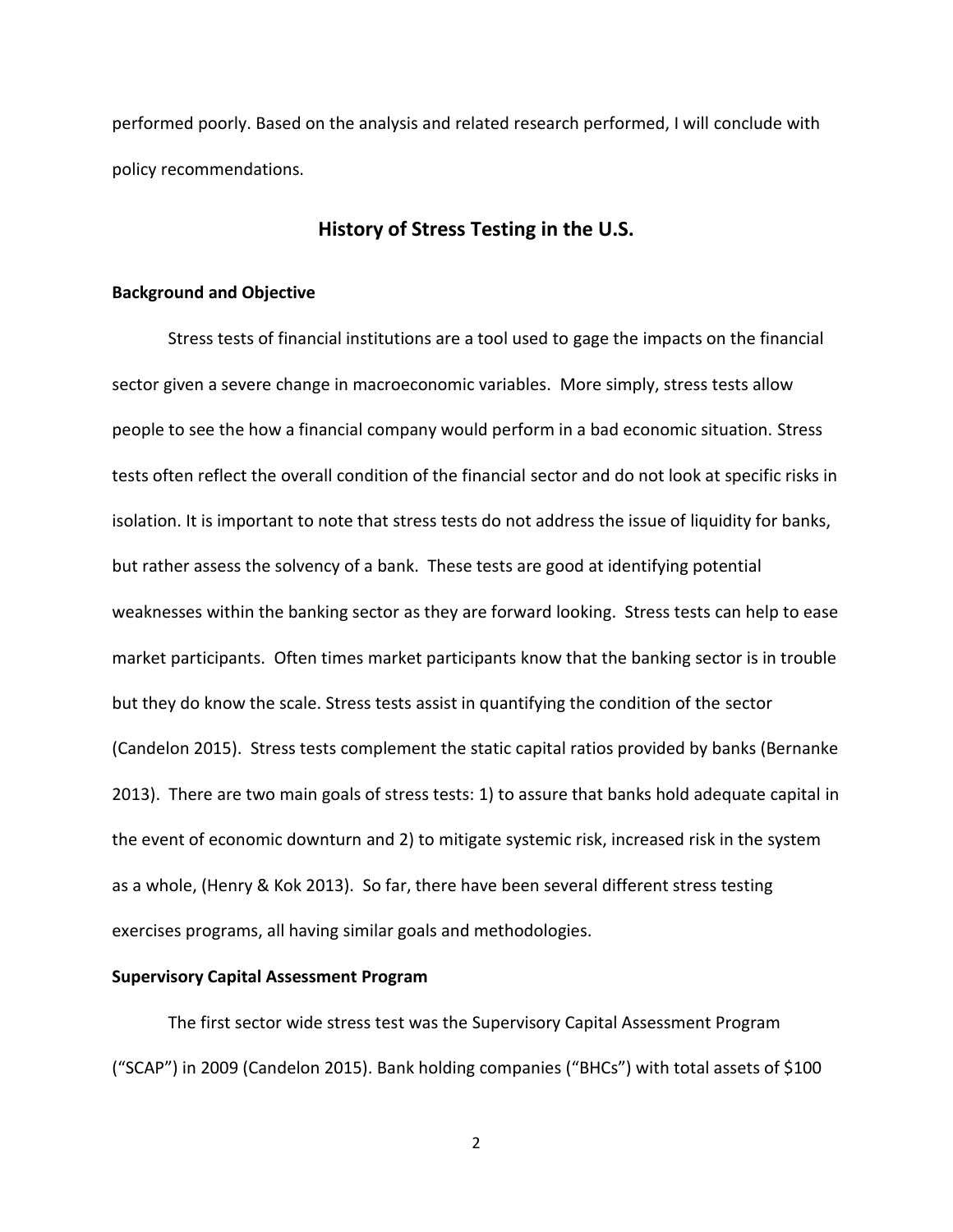billion or more, of which there were 19, were required to participate in SCAP. These banks were tested under hypothetical worse-than-expected macroeconomic variables to see if their capital would still allow them to continue operating in the that adverse environment. The primary goal of SCAP was to calm the financial markets in the wake of the financial crisis. The SCAP set target capital ratios that banks were required to meet. If a bank's projected minimum ratios fell below this target, they were forced to raise common equity in order to reach the desired levels. Overall, 10 banks fell short of these target capital levels and had to raise roughly \$100 billion through equity issuances (Flannery, Hirtle, Kovner 2015).

#### **Dodd-Frank Act Stress Tests**

Stress testing in the U.S. financial system continued and developed after the initial SCAP introduction. These macro-level stress tests are generally broken into two categories: the Dodd-Frank Act Stress Tests ("DFAST") and the Comprehensive Capital Adequacy Review ("CCAR"). These two types of tests are quite similar but apply to banks on the basis of asset size.

The Dodd-Frank Wall Street Reform and Consumer Protection Act of 2010 mandated that the Fed must conduct annual stress tests of all BHCs with more than \$50 billion in assets. Several other large non-bank financial institutions, deemed systemically important financial institutions ("SIFIs") are also subject to DFAST. These large financial institutions also have to perform another stress tests based on their own internal scenarios. Additionally, the Dodd-Frank Act ("DFA") required BHCs with more than \$10 billion in assets to perform stress tests based on scenarios provided by the Fed. Only the stress test results of the Fed and those BHCs over \$50 billion in assets were originally required to be disclosed (Flannery, Hirtle, Kovner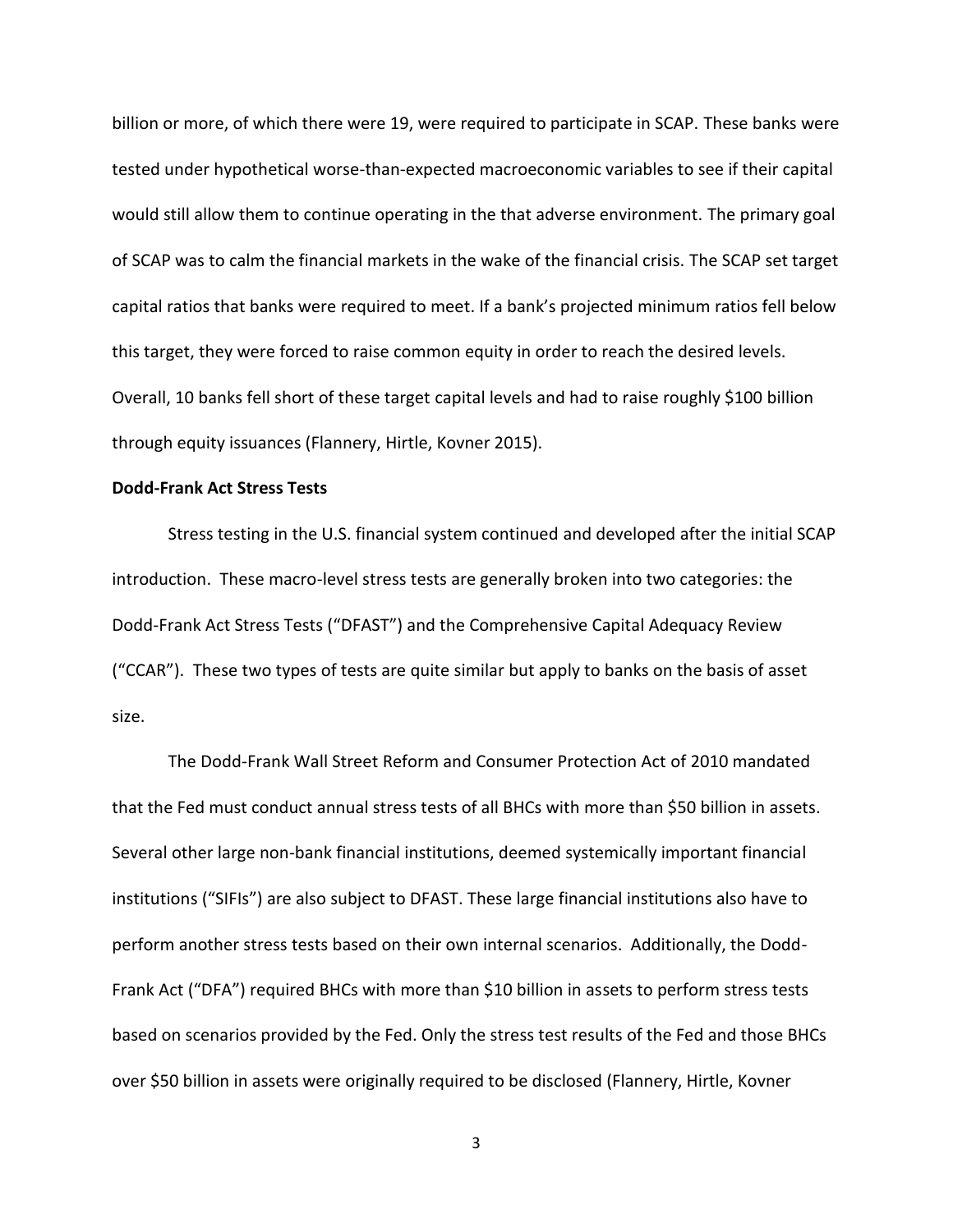2015). All of the above mentioned tests contain three scenarios, a baseline scenario, an adverse scenario, and a severely adverse scenario. The Fed must disclose the results of the adverse and severely adverse scenarios while BHCs must at minimum disclose results of the severely adverse scenario (Flannery, Hirtle, Kovner 2015). The implementation of these mandates from the DFA took effect in 2012.

In March of 2014, additional guidance for DFAST was issued by regulators which effected BHCs with assets between \$10 - \$50 billion. This updated added to the current framework which was established by the DFA. There were several updates, but perhaps the most drastic change was the required disclosure of the results for these banks. The BHCs are required to perform their stress tests on September 30<sup>th</sup> and project out nine quarters into the future. The disclosure their results, including both qualitative and quantitative information, must be released between the 15<sup>th</sup> and 30<sup>th</sup> of June the following year. These \$10-\$50B BHCs only have to report results under the severely adverse scenario, a similar requirement of their larger counterparts. These results must be posted to a company's website or "any other forum that is reasonably accessible to the public" ("Supervisory Guidance on" 2014). The updated DFAST program relies on similar processes as the larger scale CCAR program ("Stress Tests and Capital" 2014). The analysis section, which will be discussed later in this paper, is based in large part on the stress test results due to the change in guidance of DFAST.

#### **Comprehensive Capital Analysis Review**

In 2011 the Fed implemented a new supervisory program to pick up where SCAP left off. This program, deemed CCAR, was designed to capital adequacy and planning for large BHCs. CCAR includes both qualitative and quantitative measures. The qualitative measures include a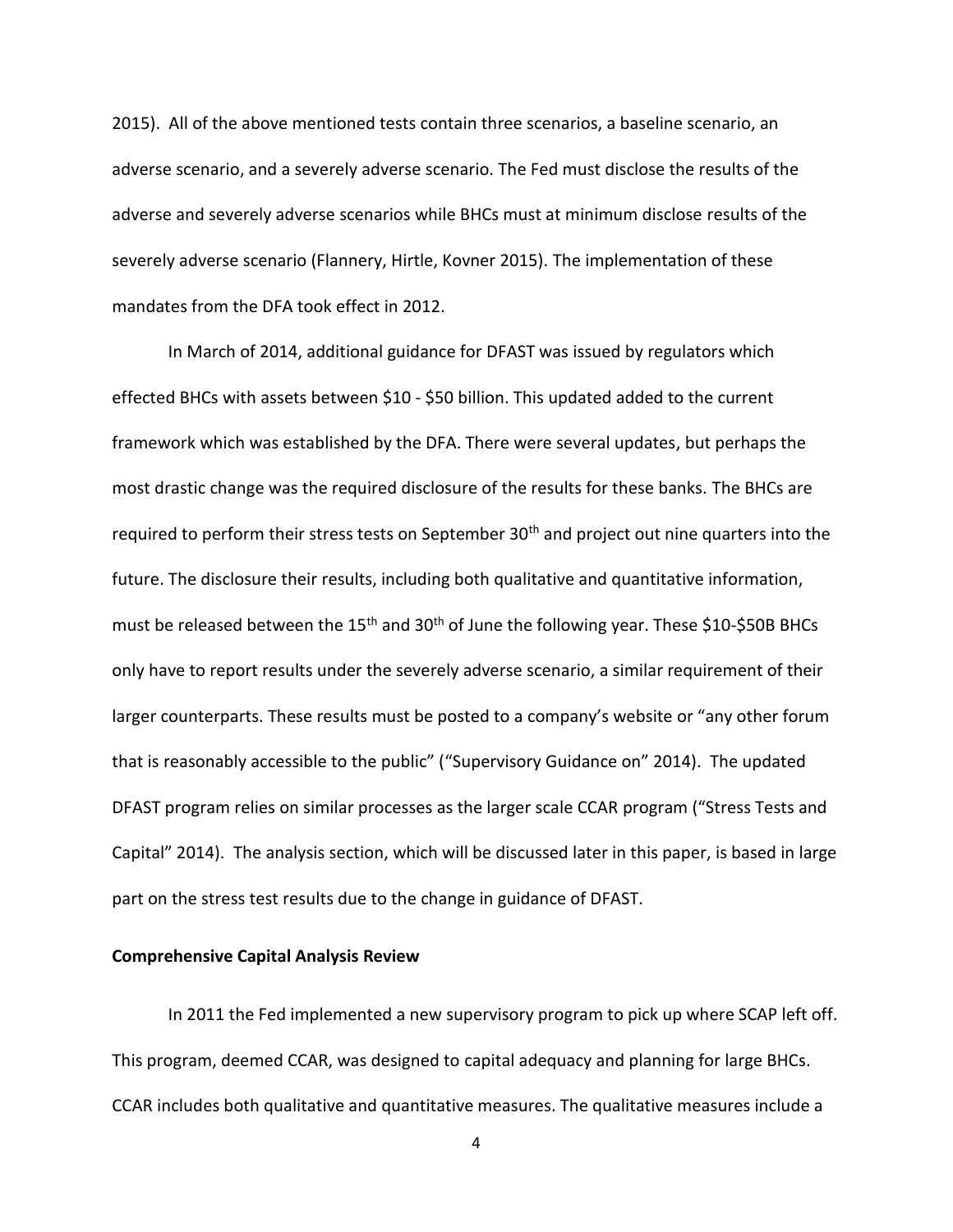requires BHCs to submit a capital plan which includes governance and internal capital plans (planned dividends, capital distributions, other actions BHC would like to make in coming two years, etc.). The quantitative measure includes both a company run stress test and a stress test performed by the Fed. If the BHC performs poorly on any measure, then the Fed has the power to limit dividends, share repurchases or other capital actions. The Fed discloses their results as do the BHCs. The disclosure of both stress test results occurs in May of each year (Flannery, Hirtle, Kovner 2015). When projecting forward, CCAR stress tests include the capital actions (such as share repurchases, equity issuances, etc.) provided by the BHCs in their capital plans. DFAST projections use more general assumptions and do not account for bank specific capital actions. From this point on I will refer to BHCs that are subject to DFAST only as DFAST banks and BHCs subject both DFAST and CCAR as CCAR banks.

#### **Trends and Comparable Studies**

Over the past few years of stress testing in the U.S. financial system, several major trends are beginning to stand out. These trends are formed from the results of CCAR testing and date back to its inception in 2011. These trends include aggressive capital management, stability and possible convergence of results, and an increasing dependence on the Fed to correctly identify possible economic risks (Gallardo, Schuermann, Duane 2016).

Many academics share these views in a general sense, but the level to which they agree is debatable. For instance, Til Schuermann, a former senior vice president at the New York Fed, suggests in a 2013 Wall Street Journal article that the Fed's stress tests are indirectly adding risk to the financial system (Schuermann 2013). This view can be viewed as support of the above trends. BHCs are becoming more familiar with the stress tests and the criteria for which the Fed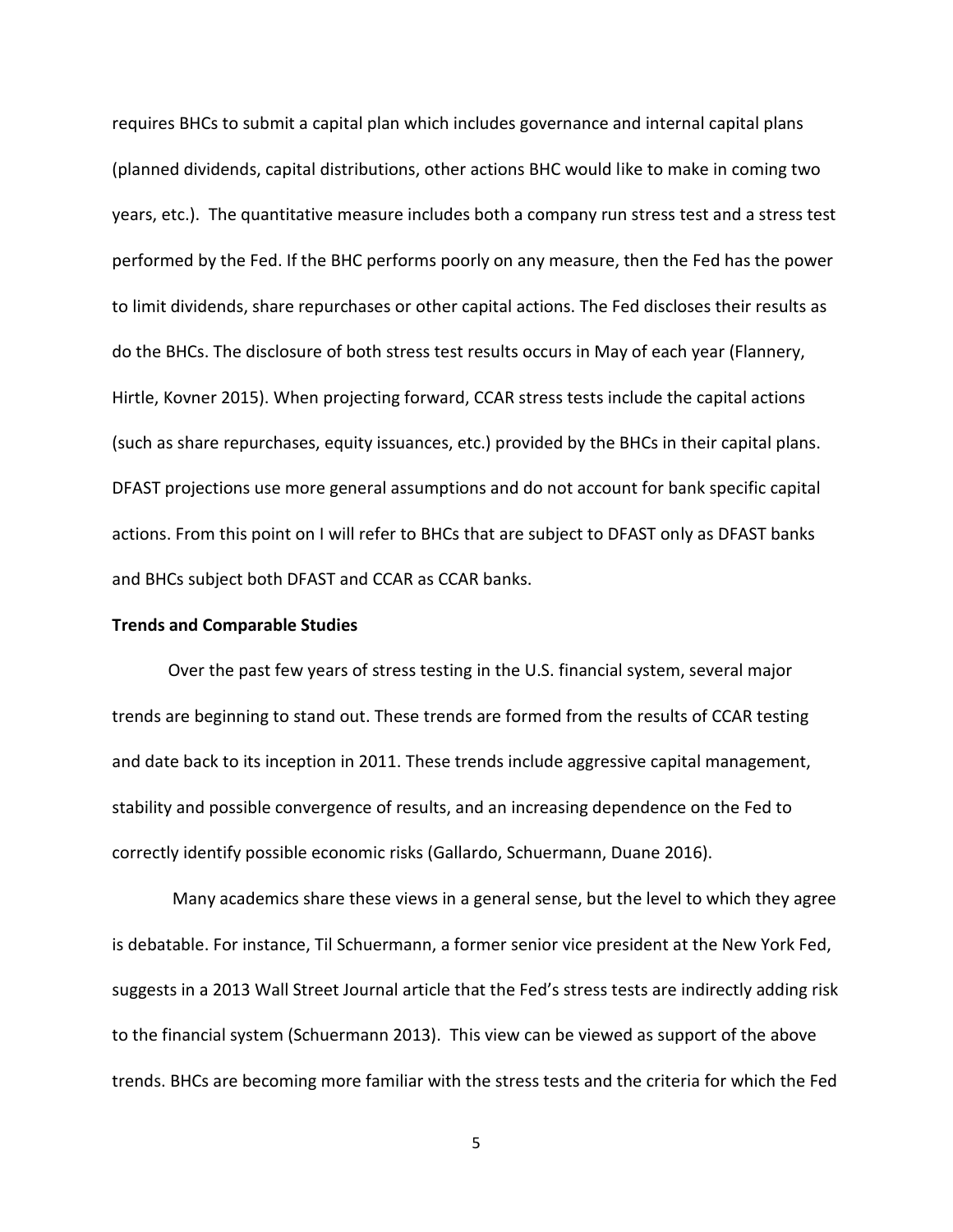evaluates their banks. Consequently, they are managing their capital to achieve the desired results. This is counterproductive since stress tests are supposed to simulate an unexpected but plausible level of risk. Ultimately banks will rely heavily on the hypothetical risks presented by the Fed and less on what they think their own internal risks may be. The Fed is trying their best to prevent banks from gaming the system, but they are in a tough position. Many bank want to know more about the Fed's stress testing framework, specifically those banks whose results drastically differed from the Fed results. In a 2013 speech former Fed Chairman Ben Bernanke stated that the Fed wants to help clear up the opacity of the system but acknowledged that it was somewhat of a "black box" (Bernanke 2013). Schuermann brings up a great point: If the system as a whole becomes dependent on trying to mimic the risks identified by the Fed to get similar results, that adds more risk to the system. This narrowing or convergence could result in another financial crisis. Schuermann believes that the Fed is indirectly discouraging innovation in BHCs internal models for fear that they might get different results.

Goldstein and Sapra (2014) propose the idea that some disclosure is optimal when the market is in distress, but not necessary when markets are performing well. This concept is also supported by Goldstein and Leitner in another piece of work titled *Stress Tests and Information Disclosure*. The overwhelming theme is that disclosure of results is good for financial stability but can exacerbate bank specific results. Like Schuermann, these academics acknowledge that an incentive exists for banks to play the system and potentially hide risk in order to have better received test results. Furthermore, they warn against the design issues within the stress testing framework. They provide more insight by explaining how in poor economic times disclosure of results can increase investor confidence and restore stability to the system. To complement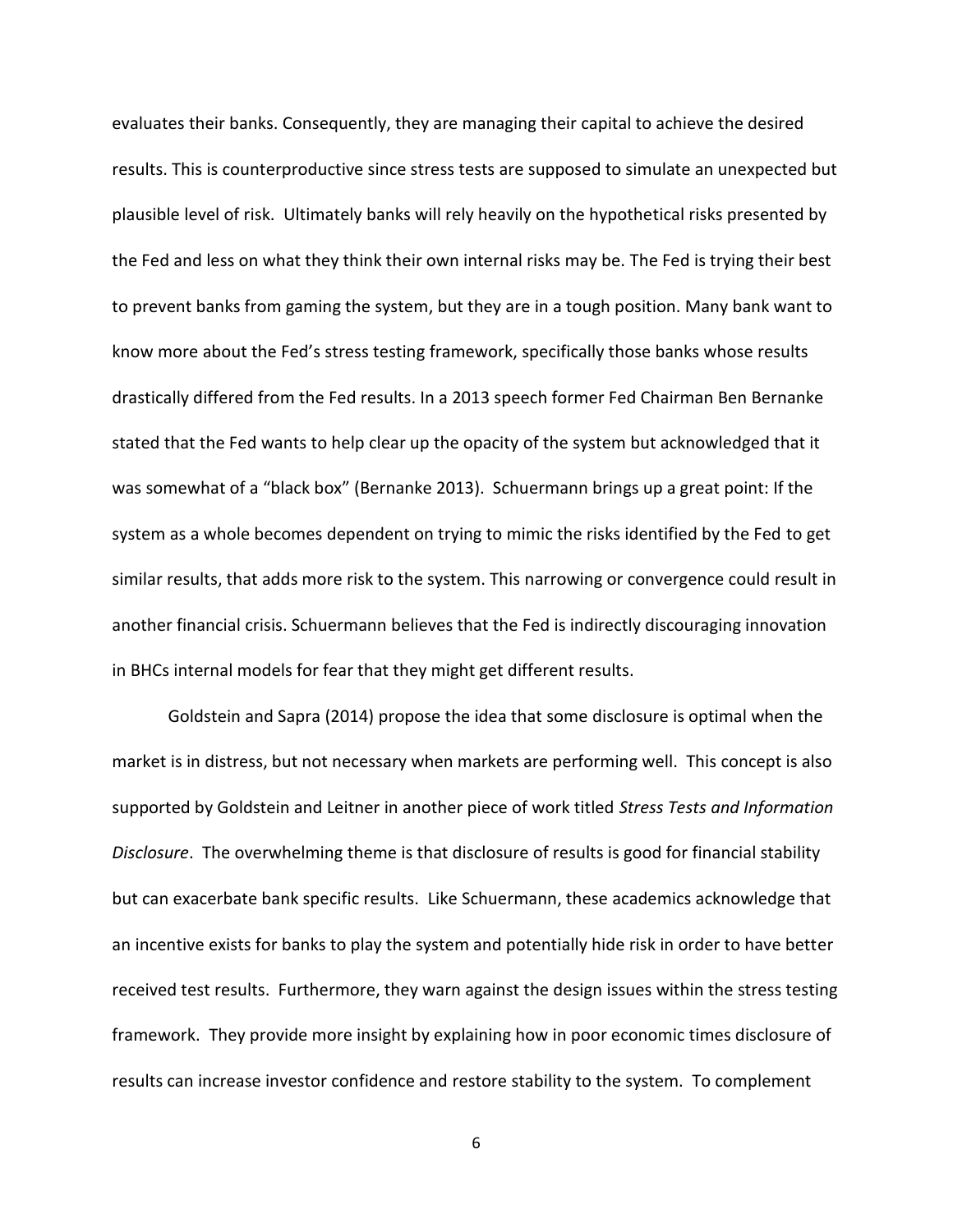this rationale, they make the recommendation that regulators should disclose results on an aggregate level instead of providing individual bank results. This would help maintain the goal of financial stability and would prevent market participants from misinterpreting micro or bank level situations.

Other academics argue that the disclosure of these stress test results, while significant to market participants, draw a smaller amount of market reaction. Research from Beverly Hirtle at New York Fed supports this notion. Figure 1. below shows through various measures (cumulative abnormal returns, cumulative abnormal volatility, and cumulative abnormal spread changes) of market reaction that over time markets seem to place less emphasis on the disclosure of stress tests (Hirtle, Kovner, Zeller 2016). Overall, it seems like most research agrees that disclosure of stress tests is important, but that importance is dwindling and can be variable due to economic times.

Figure 1.





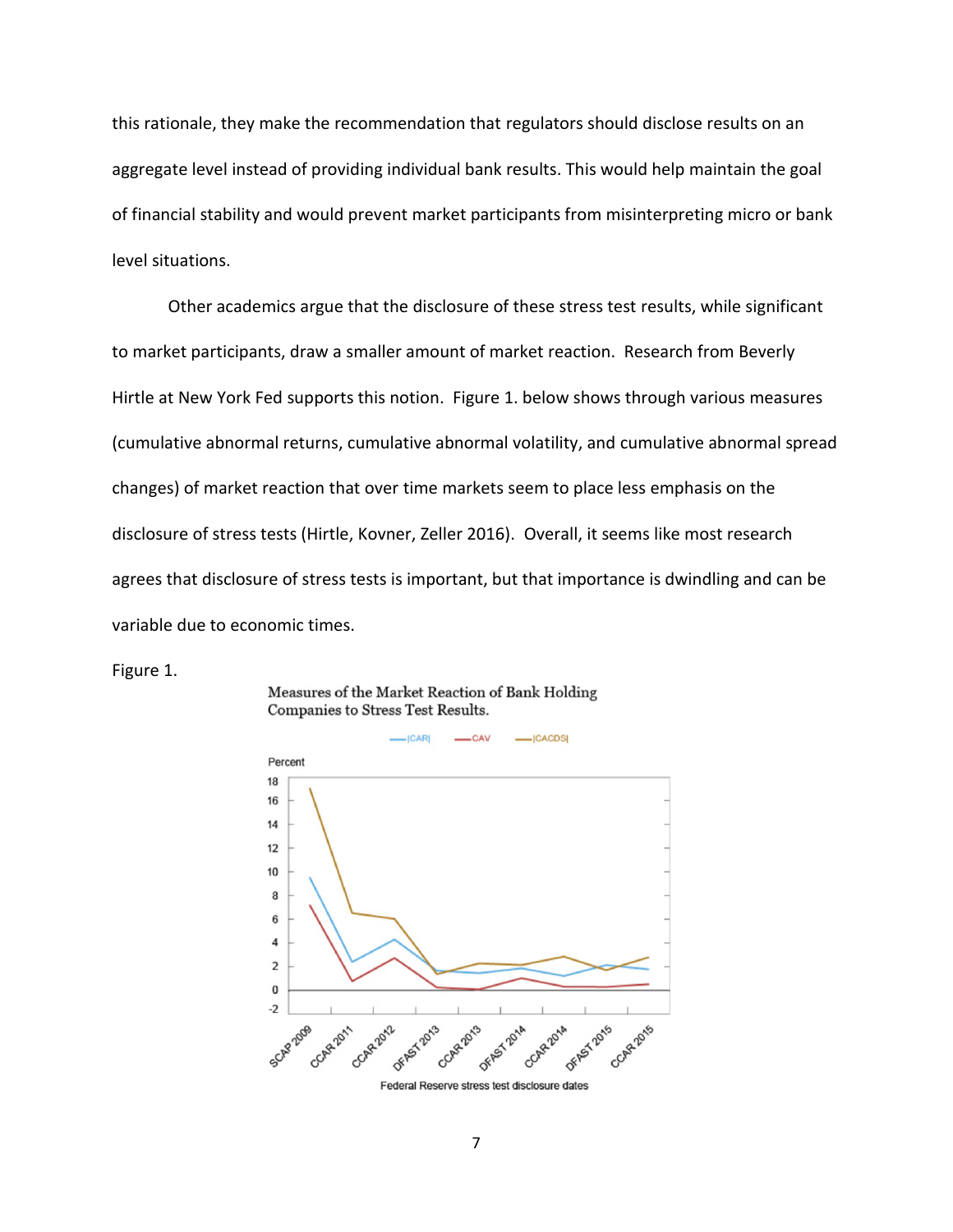A final area to consider is the possibility that psychology from a bank's perspective may affect the current stress testing programs. Within the stress testing programs, there is inherently a trade-off between capital adequacy and economic performance: the more capitalized a bank becomes, the less efficiently it is employing its capital. According to Gallardo, Schumann, & Duane, this trade-off presents a huge problem. The CCAR system essentially rewards BHCs for closely mimicking the Fed, which discussed earlier may lead to greater systemic risk. This incentive to mirror Fed results introduces the Hirshleifer Effect (Goldstein and Leitner 2013), where disclosing too much information to destroys risk sharing opportunities in the market, which is generally a goal of stress testing (Hirshleifer 1971). Bayesian persuasion is another factor that is likely in play throughout stress tests. This concept arises when the sender (BHCs) of information chooses what information to disclose to another party (market participants) that will ultimately make a decision affecting both parties (investment decisions) (Goldstein and Leitner 2013). In this situation BHCs can "selectively decide" how to run their internal stress tests which in turn gives results that they believe investors will receive positively. There are many specific view points on how the market reacts to stress tests. Holistically, most people agree that the system is beneficial, but the value of the disclosures seems to be decreasing over time.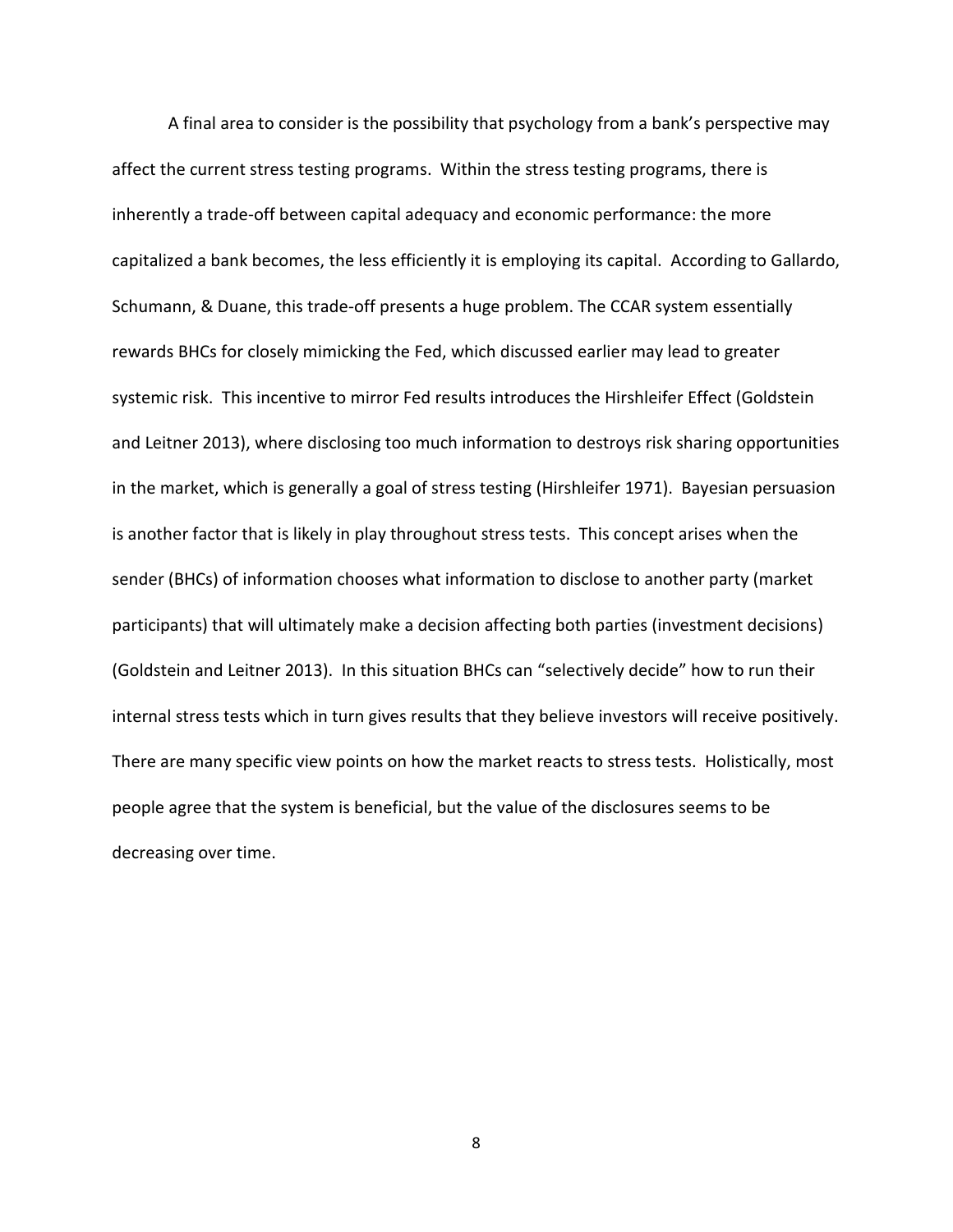## **Methodology and Analysis**

#### **Summary of Analysis**

#### *Collection and Summary of Stress Test Results*

The analysis provided in this paper is based on data collected from both the DFAST and CCAR results disclosed in 2015. Tables 1 and 2 summarize the results of both DFAST and CCAR tests and are listed at the end of this paper. Table 1 displays the results of the DFAST banks. There were 51 banks used in my analysis, though more banks were subject to testing. I elect to exclude banks that were non-traditional in nature and may skew results (ie. brokerage firms with bank operating companies). Information was collected from each company's website. Table 2 includes data from the CCAR banks. This data was collected from the official Federal Reserve disclosure, though it reflects the company's own internally run tests. Both Tables 1 and 2 include the projected minimum of the four required capital adequacy ratios over the projected 9 quarter period. The four ratios are Common Equity Tier 1 ("CET1"), Tier 1 Capital, Total Capital, and the Leverage Ratio. CET1 is a rather new measure implemented by the Basel III, a universally adopted framework for capital adequacy in the banking sector, and is widely considered the most useful of the capital adequacy ratios. Each group of banks has been divided into quintiles based on their reported minimum CET1.

No BHCs at either the DFAST or CCAR level failed the 2015 stress tests, though some BHCs fell below the "well capitalized" standard. Interestingly, 2 BHCs that were in the lowest quintile of the 2015 DFAST results ended up being acquired since reporting in June. Those banks were First Niagara Financial Group and City National Corporation. Two other BHCs were also acquired, one that was in the third quintile (Susquehanna Bancshares) and another one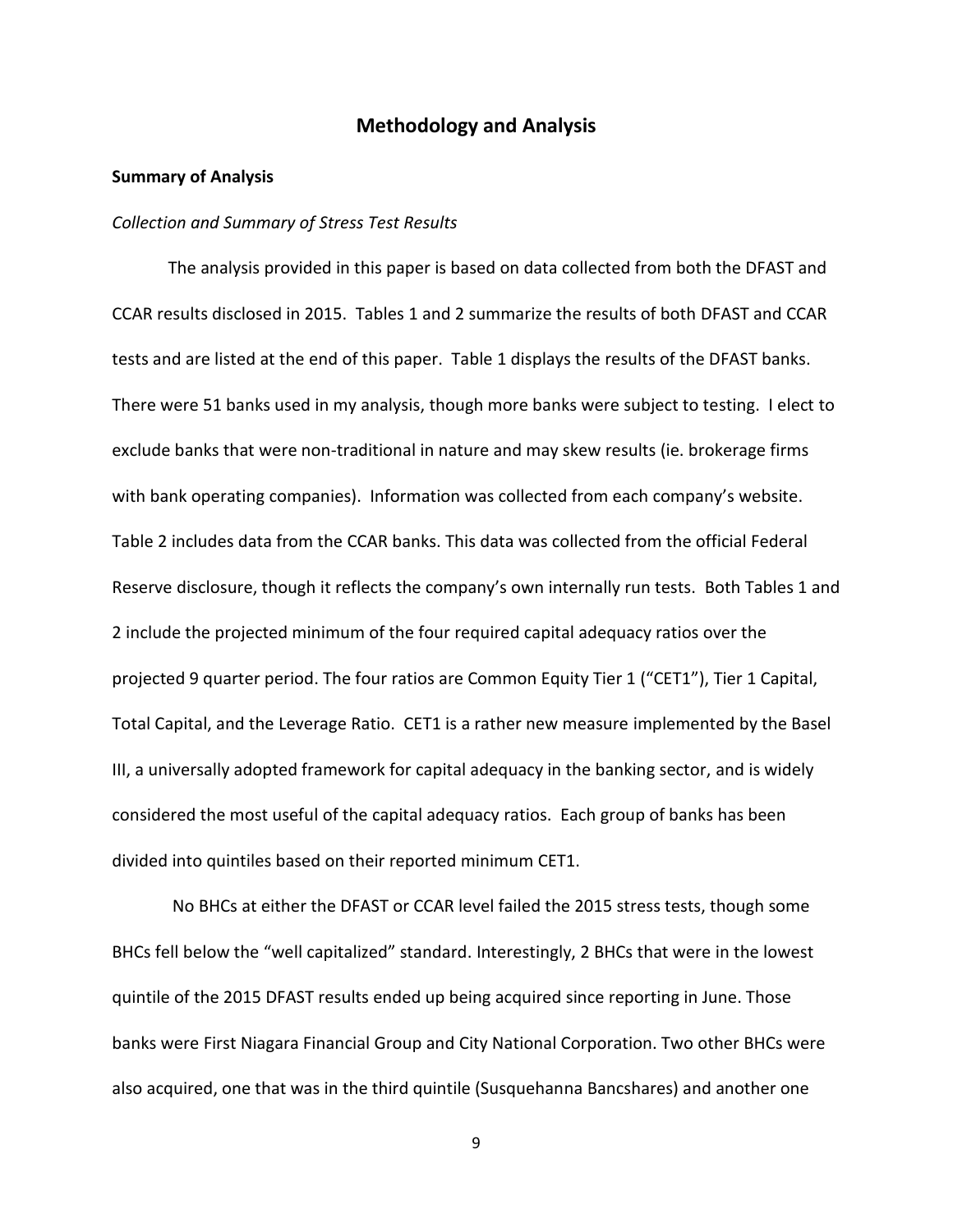that was a well-capitalized but not public (OneBank West). It is also important to note the disclosure dates for all of these BHCs. Historical stock market data was collect from Bloomberg Professional for these banks, reaching out one year prior to disclosure dates. The market data collected includes historical open, high, low and closing prices as well has volume and turnover. This data was then analyzed in an attempted to quantify market reaction to the disclosure of the stress tests. There are two main metrics I considered when looking for market reaction, price return data and volatility data. Prior to performing my analysis, my expectations were that while markets may have a tough time digesting the results of DFAST banks, those banks who held too much or too little capital, relative to their peers, would draw a larger amount of market reaction.

#### *Price Reactions*

One way to measure market reaction is by the movement in daily stock prices. I observed several different time periods to see if stock prices responded to the disclosure of stress test results. I looked at both CCAR and DFAST banks but, as previously mentioned, was focusing on the DFAST bank results. I looked at the time total timeframe spanning (approximately) one month prior to disclosure and one month after the disclosure date. CCAR and DFAST banks reported at different times but I used the most frequent reporting date for each group. I narrowed down the time frame of various analyses in order to get a more accurate view of how disclosure may affect prices. The following graphs are based on stock movement in different time spans and labeled within the graphs.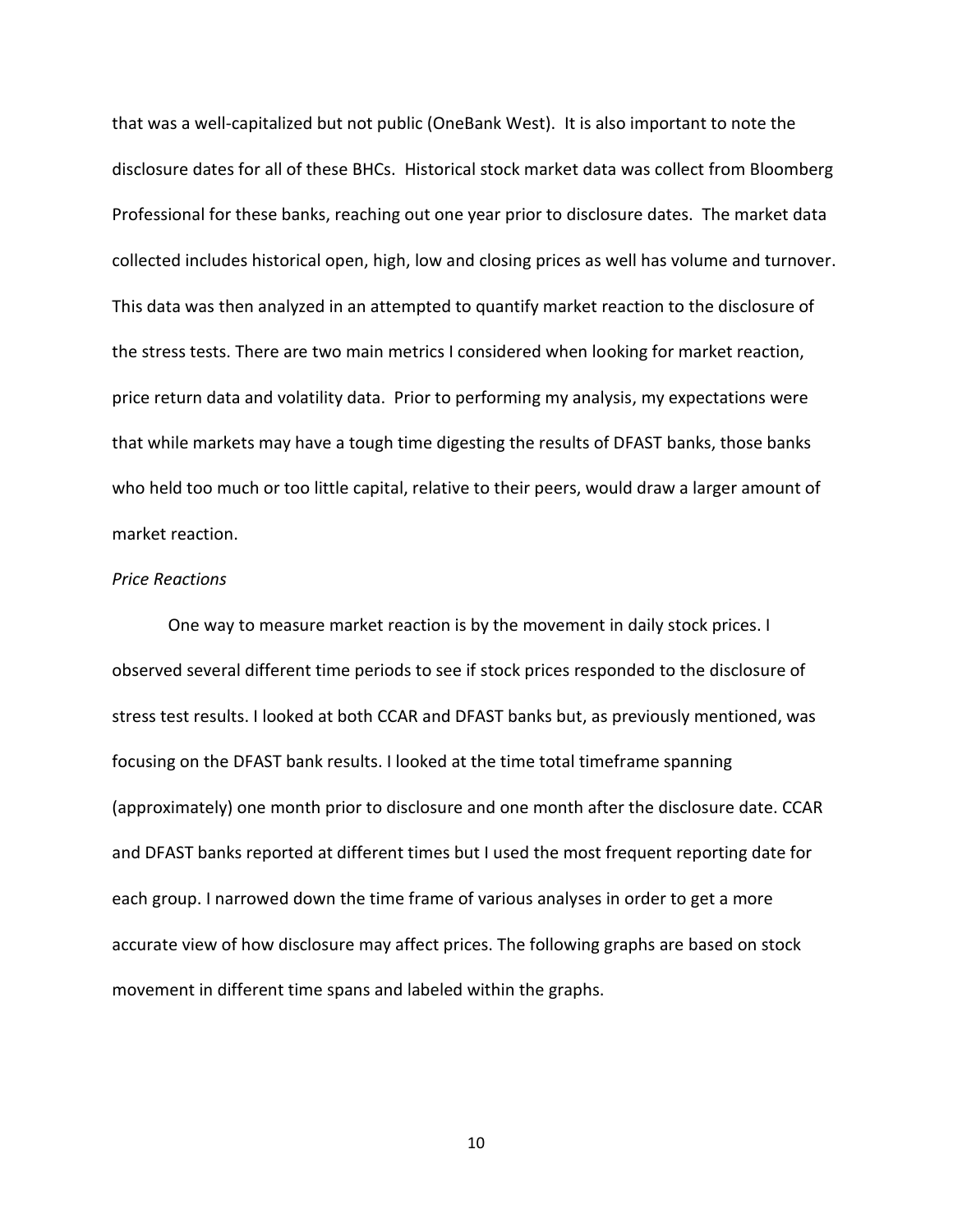

\*Figure 2 displays the average daily price change for each quintile of CCAR banks. The graph spans 2 weeks, one week prior to the average disclosure date and one week following disclosure.



\*Figure 3 displays the average daily price change for each quintile of DFAST banks. The graph spans 2 weeks, one week prior to the average disclosure date and one week following disclosure.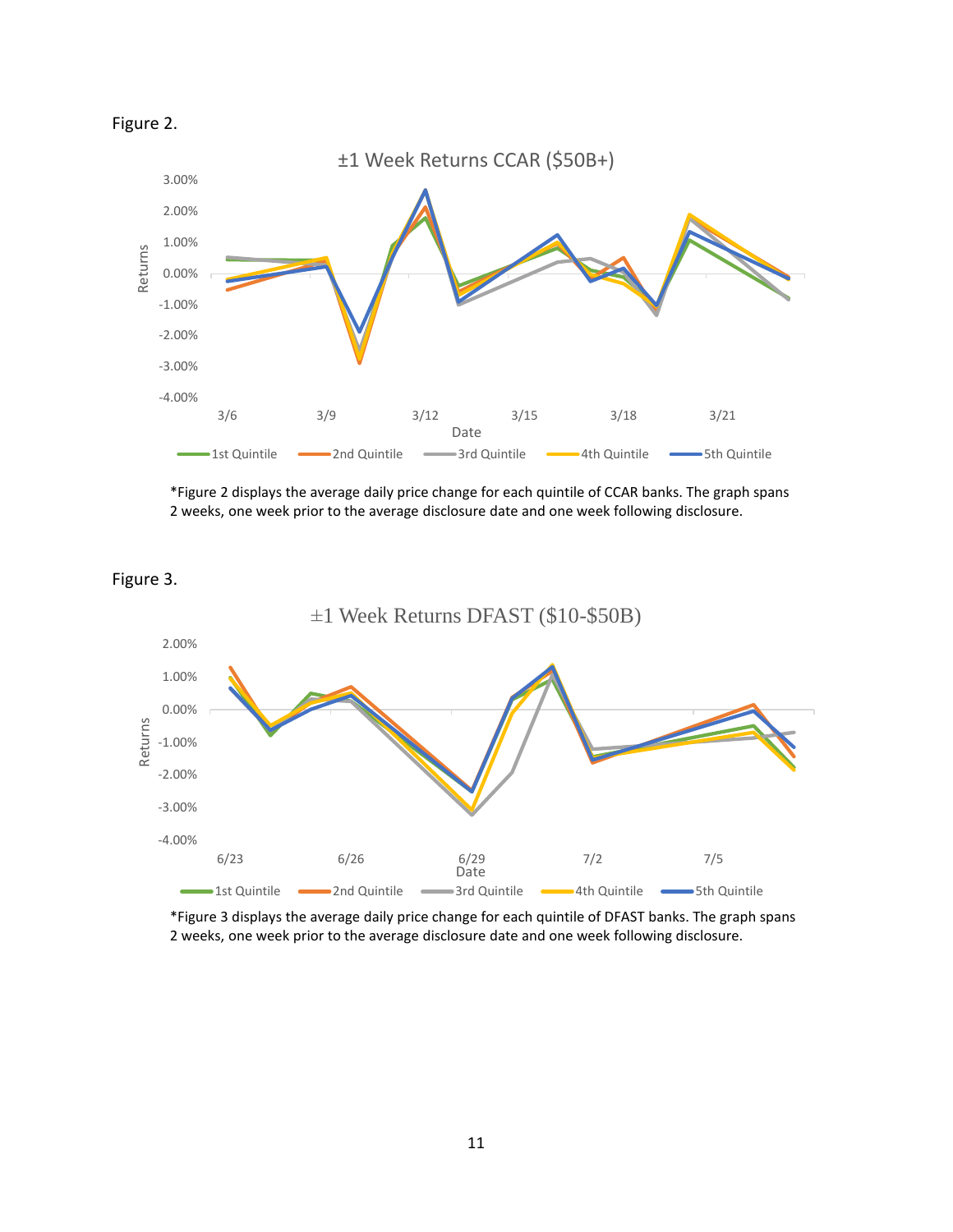



\*Figure 4 displays the average daily price change for each quintile of DFAST banks. The graph spans 3 days following each bank's specific disclosure date within the established quintiles.



Figure 5.

\*Figure 5 displays a comparison of the average returns for both DAST (\$10-\$50B) and CCAR (\$50B+) banks over a three day period following disclosure.

As seen in the graphs above, the market reacted much differently to the disclosure of DFAST and CCAR results. Figures 2 and 3 show the inherent uncertainty that market participants have when confronted with results. A single bank's results alone are not as valuable as their relative performance. Most CCAR banks disclosed their internal test results on the 5<sup>th</sup> or 6<sup>th</sup> of March. Following that date, you can see that the average stock price of all CCAR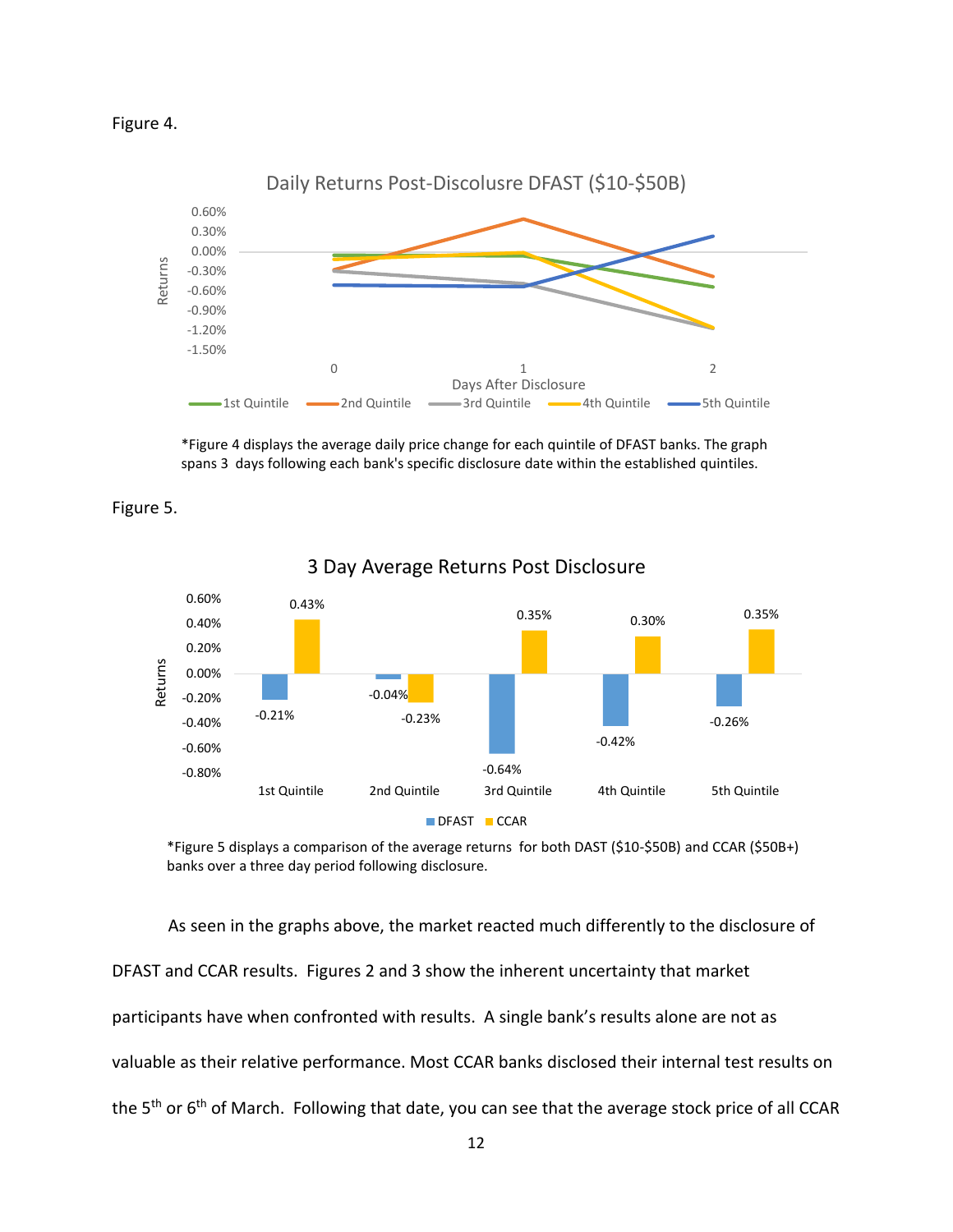banks dropped significantly. This drop is likely due to the hesitant nature of market participants. The Fed released its test results on the 11<sup>th</sup> of March. Shortly after this release you can see a large rebound in the market. In the days following the disclosure, stock returns stabilized and returned to more typical levels. This same phenomenon can be seen in the stock returns of DFAST banks. DFAST banks were required to disclose results between the 15<sup>th</sup> and 30<sup>th</sup> of June. Up until the deadline to report, the prices of all quintiles of banks were declining. After all of the participating banks released their results (which were positive results – no failures) the market rebounded quickly and gradually stabilized. This market movement was similar to that seen in the CCAR banks but the rebound was not nearly as large in scale. Figure 5 helps to quantify and compare the rebounds in the market of both DFAST and CCAR banks following their disclosures. On average, DFAST banks were much more capitalized, having an average CET1 ratio of 11.2% compared to the CCAR average of 9.8%. Despite being more adequately capitalized, DFAST banks experienced lower market returns. This irrational behavior by investors can be linked to a degree of market inefficiency.

#### *Volatility Reactions*

In addition to using returns to measure market reaction to stress tests I also looked into the volatility of the BHCs' equities. Furthermore, I used two separate methods to capture the volatility. The first measure was calculated by taking the daily high minus the daily low and dividing that spread by the low price. The second measure used to capture volatility was the change in the BHC turnover. Turnover is often viewed as an indicator of stock performance. Typically, the higher the turnover of a particular stock, the better it is performing in the market. The graphs below (Figures 6-9) help illustrate my findings.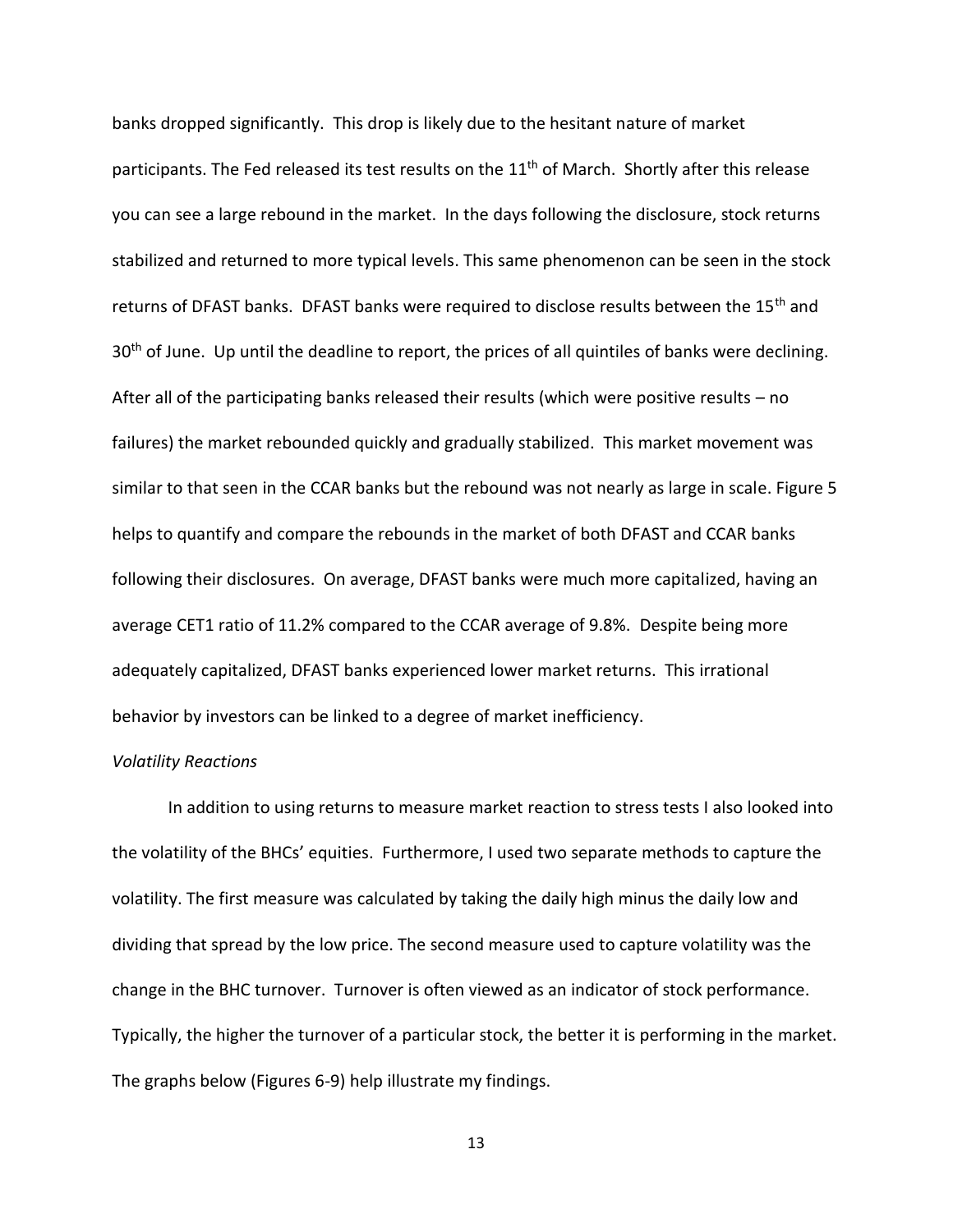



\*Figure 6 shows the average percentage change in turnover of CCAR (\$50B+) banks by quintile over a one month period



DFAST (\$10-\$50B) Turnover Change 1 Month 200.00% 150.00% 100.00% Returns 50.00% 0.00% -50.00% -100.00% 6/10 6/13 6/16 6/19 6/22 6/25 6/28 7/1 7/4 Date<br>ard Quintile 1st Quintile **2nd Quintile** 2nd Quintile 3rd Quintile 4th Quintile 5th Quintile  $\overline{\phantom{0}}$ 

\*Figure 7 shows the average percent change in turnover of DFAST (\$10-\$50B) banks by quintile over a one month period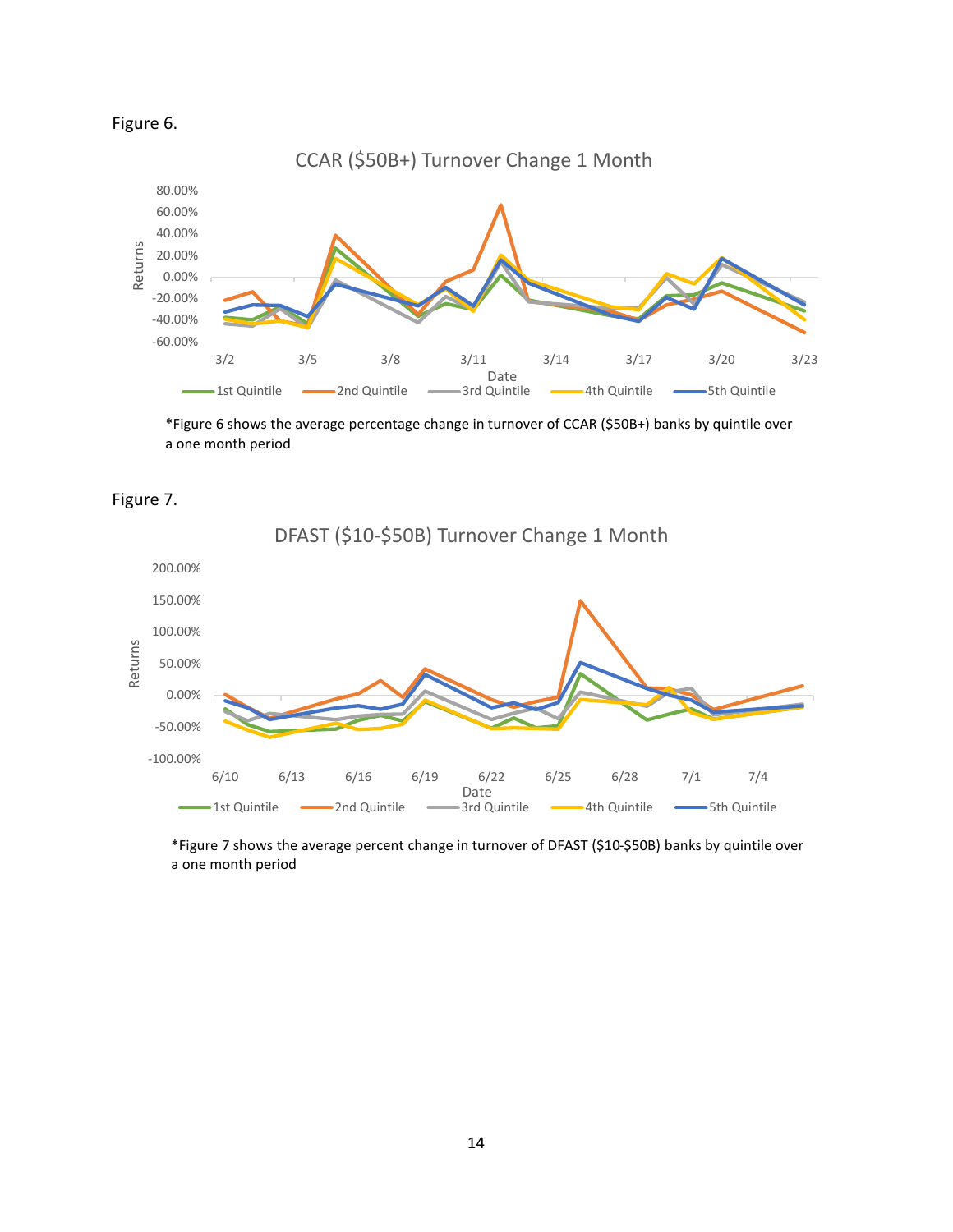



\*Figure 8 shows the average percent change in volatility for CCAR (\$50B+) banks by quintile. The timeframe displayed is three weeks centered near the average date of disclosure.





\*Figure 9 shows the average percent change in volatility for DFAST (\$10-\$50B) banks by quintile. The timeframe displayed is three weeks which are centered near the average date of disclosure.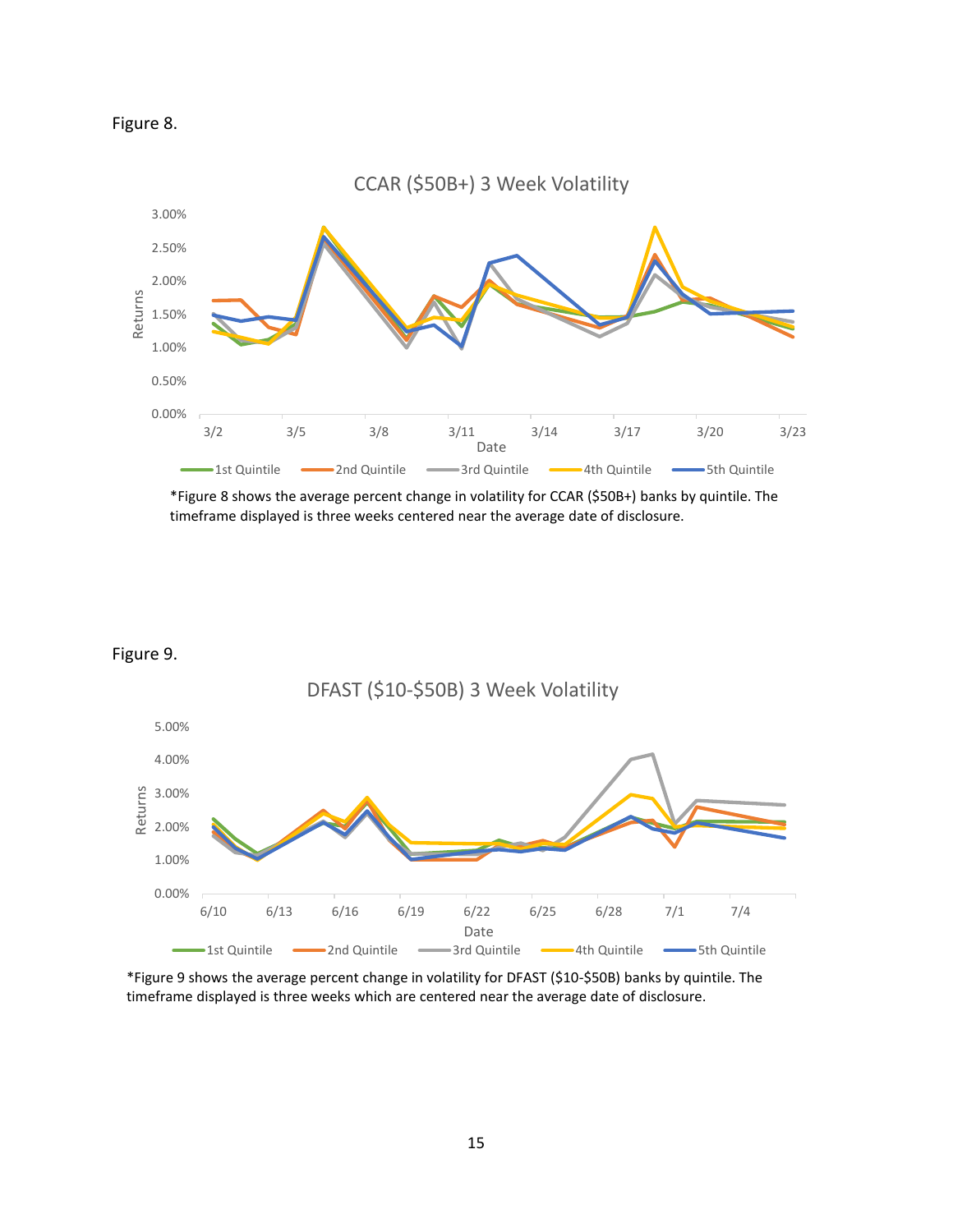The change in turnover in both CCAR and DFAST banks spiked right before the required disclosure dates. For CCAR banks there were two significant spikes, one occurring prior to the release of companies' internal results and another spike before the release of the Fed's results. These spikes were in line with the declines in stock price returns and indicate a selling trend in the BHCs equities. Similarly, the recorded volatility shown in Figures 8 and 9 support the selling trend.

#### **Results and Interpretations**

Overall, analyses of the market reaction to stress testing seem to support the concept that markets are not perfectly efficient. Although the market is not perfect at absorbing and reacting to stress test results, it is becoming more efficient over time. As market participants become more familiar with interpreting stress testing results and the general framework, they will likely place a lower value on the actual disclosure of these results. This is supported by the lower level of level of market volatility within the CCAR banks compared to DFAST banks. Moving forward, I anticipate the market participants will react less to the disclosure of stress testing results for DFAST banks, deeming them less valuable. Stress testing results will be considered much more valuable in the case of extreme results. The following case studies provide more insight into these extreme cases.

## **Case Studies on DFAST (\$10-\$50B) Banks**

In order to get a more in-depth look at the market reaction to stress testing disclosure, I looked at two specific banks, one that disclosed poor results and one that released favorable results. City National Corporation ("CYN") was poorly capitalized and fell into the lowest quintile of banks based on CET1. Synovus Financial Group ("SNV") reported much higher capital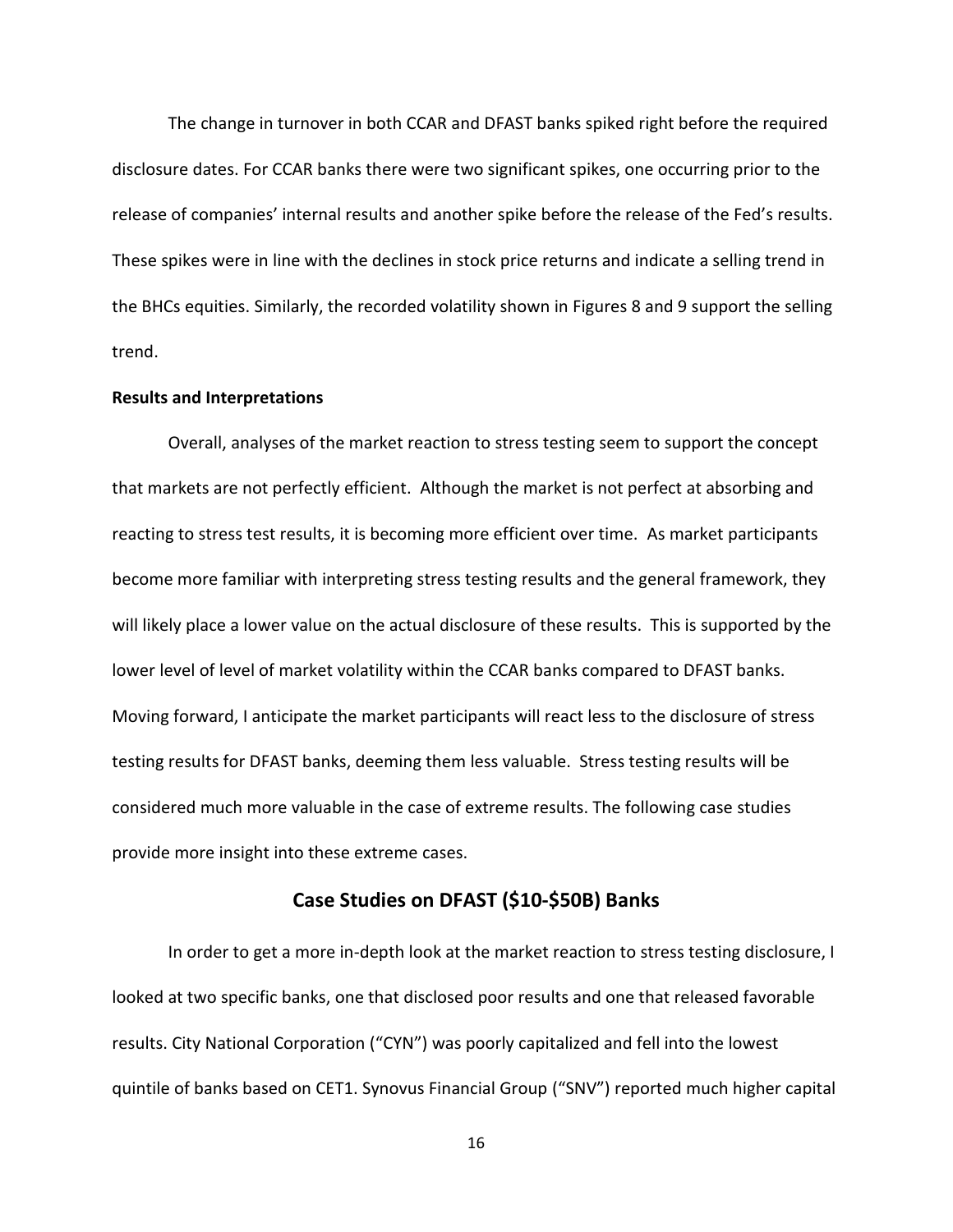adequacy compared to City National Corporation. For each of the 44 total public DFAST banks I compared the stock price movement of the 3 days before each BHC released its results to the stock price movement the 3 days after disclosure. I used a simple T-test for two sample means and established my significance at a p-value of .05 (alpha = .05). A summary of the test results for CYN and SNV are displayed below in Figure 10. The resulting p-values of each test are highlighted in a shade of orange.

#### **Synovus Financial Group (SNV)**

Synovus Financial Group saw an increase in stock price and volatility following the release of their stress test results on June 19<sup>th</sup>. While this increase can be expected, no level of significance could be established. Many of the 44 total public DFAST banks trended upwards after the release of their results, but none of the banks traded up at a significant level. The level of significance for all T-tests was set at a confidence level of 95% (alpha = .05). This supports the notion that the market does not significantly reward BHCs for positive results. Synovus Financial Group was one of several banks that had a rather low p-value, indicating that the probability of the price randomly moving up was low yet still not significant. SNV shares were trading negatively prior to the disclosure of their results but the bank saw positive returns in the days following disclosure.

#### **City National Corporation (CYN)**

City National Corporation is a good example of how the market reacted to a BHC that release sub-optimal results. As you can see in Figure 10 below, CYN traded downwards at a significant level following the disclosure of their internally run stress test. The projected capital adequacy at CYN was of the lowest reported by any DFAST participating bank. Consequently,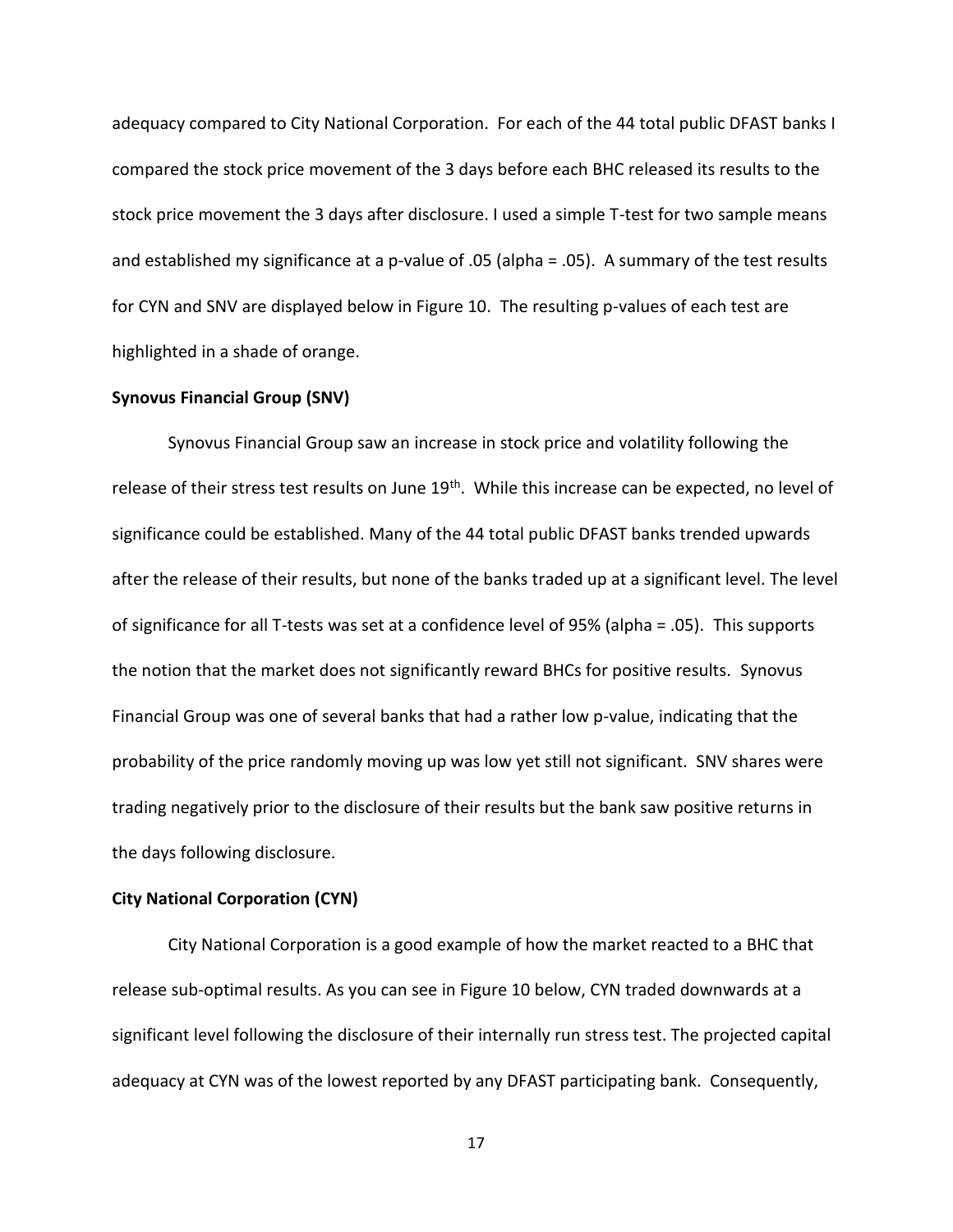City National Corporation was acquired by Royal Bank of Canada in November of 2015. CYN was

| <b>City National Corporation</b> |           | Pre Disclosure Post Disclosure |
|----------------------------------|-----------|--------------------------------|
| Mean                             | 0.0004    | $-0.0069$                      |
| Variance                         | 0.0000    | 0.0001                         |
| Observations                     | 3.0000    | 3                              |
| Pearson Correlation              | 0.9394    |                                |
| Hypothesized Mean Difference     |           |                                |
| df                               |           |                                |
| t Stat                           | 3.3112    |                                |
| $P(T \le t)$ one-tail            | 0.0402    |                                |
| t Critical one-tail              | 2.9200    |                                |
| $P(T \le t)$ two-tail            | 0.0804    |                                |
| t Critical two-tail              | 4.3027    |                                |
|                                  |           |                                |
| <b>Synovus Financial Corp</b>    |           | Pre Disclosure Post Disclosure |
| Mean                             | -0.0082   | 0.0077                         |
| Variance                         | 0.0001    | 0.0001                         |
| Observations                     |           | 3                              |
| Pearson Correlation              | $-0.5273$ |                                |

Hypothesized Mean Difference **1988** 0 df 2 t Stat -1.5958  $P(T \le t)$  one-tail  $0.1258$ t Critical one-tail 2.9200  $P(T \le t)$  two-tail 0.2516 t Critical two-tail 4.3027 \*Figure 10 show the results of significance testing.

not the only DFAST bank to be acquired since disclosure of results.

## **Mergers and Acquisitions**

First Niagara Financial Group, Susquehanna Bancshares, and OneWest Bank were all

either acquired or in the process of being acquired since disclosure of test results. Stress

The T-Test for two sample means was used for both banks.

Testing results are not the only factor at play. The cost to comply and integrate a stress testing

framework can be expensive. Karla Payne, CFO of Arvest Bank, recently stated that the

requirements of the DFAST program are "a culture" compared to how smaller banks operate.

Also in the ABA Banking Journal, she strongly warns smaller banks to prepare in advance if they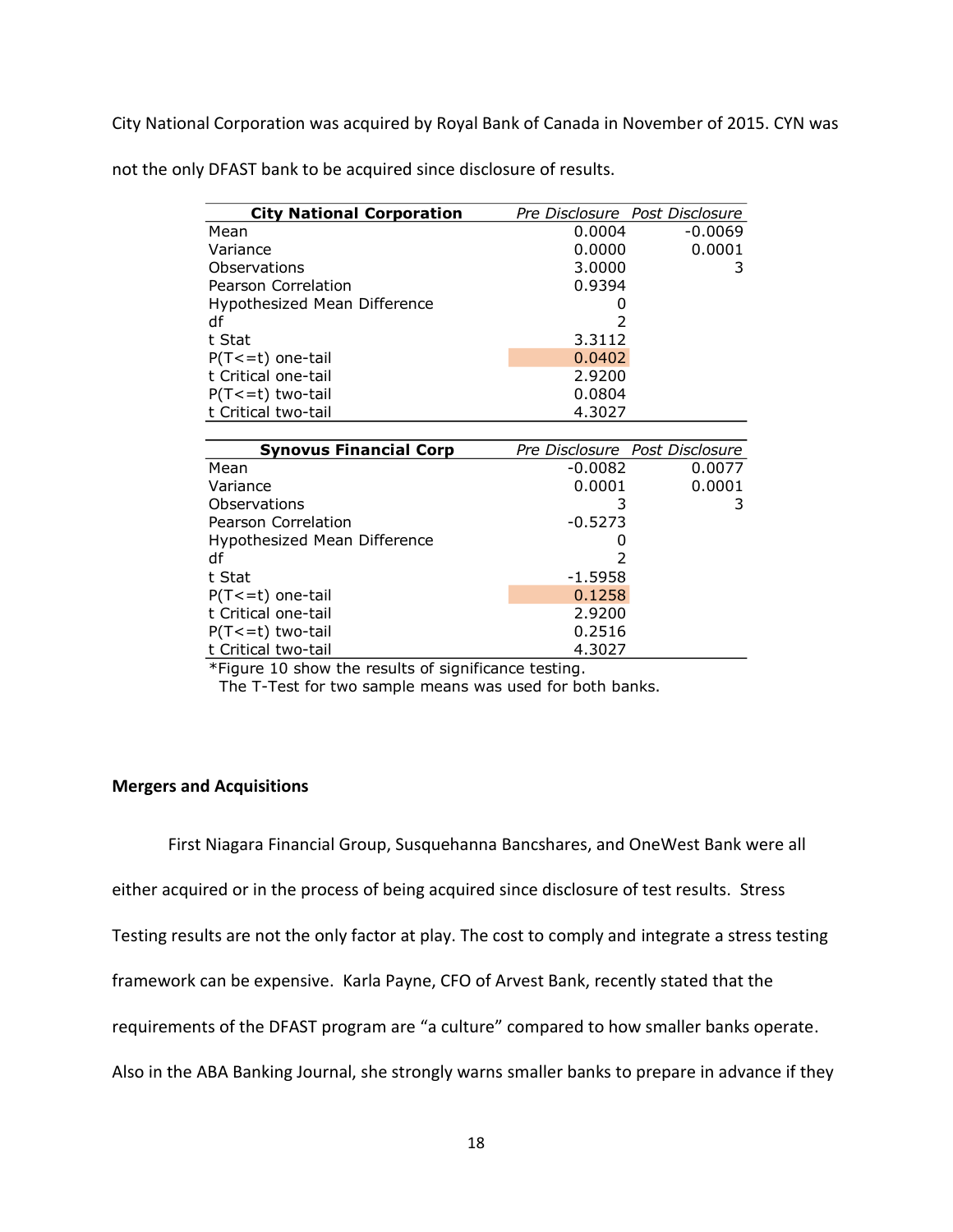are considering growing large enough to become subject to DFAST. The merger and acquisition activity was likely expedited after several of the banks realized they were not properly prepared to perform these tests. This consolidation trend is likely to continue and expand in the area of smaller community banks according to Randy Dennis of DD&L Consulting (R. Dennis, personal communication, April 21, 2016). This consolidation trend helps banks capture economies of scale as well as other cost saving synergies.

### **Recommendations**

The research and analysis in this paper has led me to make several recommendations. There are two main parties for which I would make recommendations: BHCs, market participants and regulators. For BHCs I recommend that the importance of stress testing not be over looked. While market participants might be responding less to the actual disclosure of results, there are significant implications for releasing sub-optimal results. As evidenced by the short case studies above, it is likely that a BHC will be punished more severely for reporting suboptimal results that rewarded for reporting positive results. I suggest that more research be performed in the coming years for DFAST banks as they continue to release their internally run test results. For market participants I recommend that stress test results be viewed as a holistic tool to evaluate the future prospects of the sector. Isolating a particular bank's results can be a misleading and add greater risk for investors since they are unaware of the assumptions in a BHCs stress test framework. BHCs that report poor results may be potential acquisition targets for larger banks but these opportunities will likely decrease in subsequent years. For regulators I recommend an increase in transparency and cooperation. Markets need assurance that regulators are performing their job by promoting market safety and efficiency. Stress tests can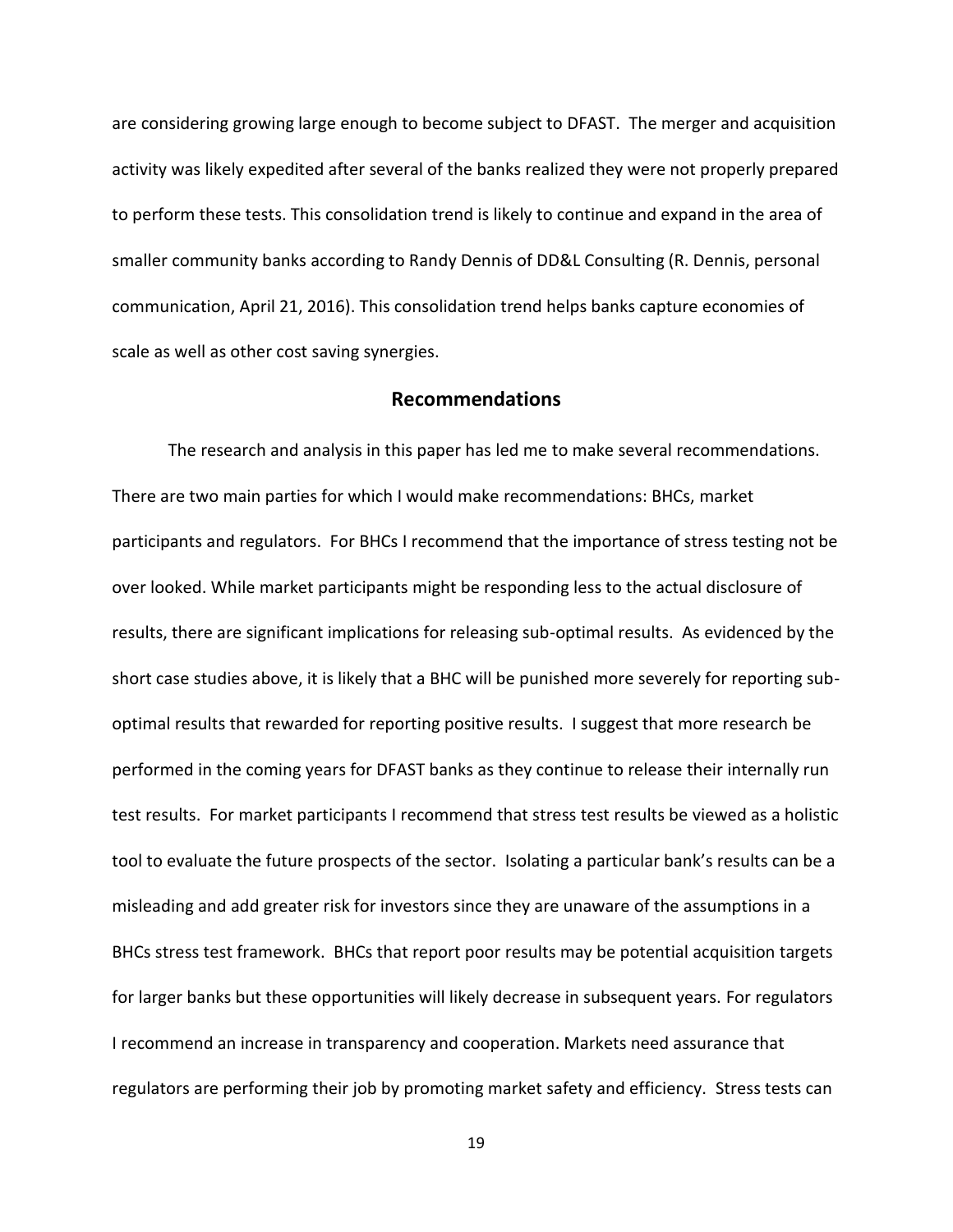be a very informative and preventive tool that promotes financial stability if corrected implemented and interpreted by all relevant parties.

Macro level stress testing is a great tool that can be used to evaluate the stability of the financial sector. The current stress testing programs in place are dynamic and continue to adapt as banks face new risks. DFAST participating banks will become more familiar with the system as time goes on, resulting in less drastic market reaction when the results are disclosed. Markets participants are quickly identifying the usefulness of these results though they still act irrationally at times.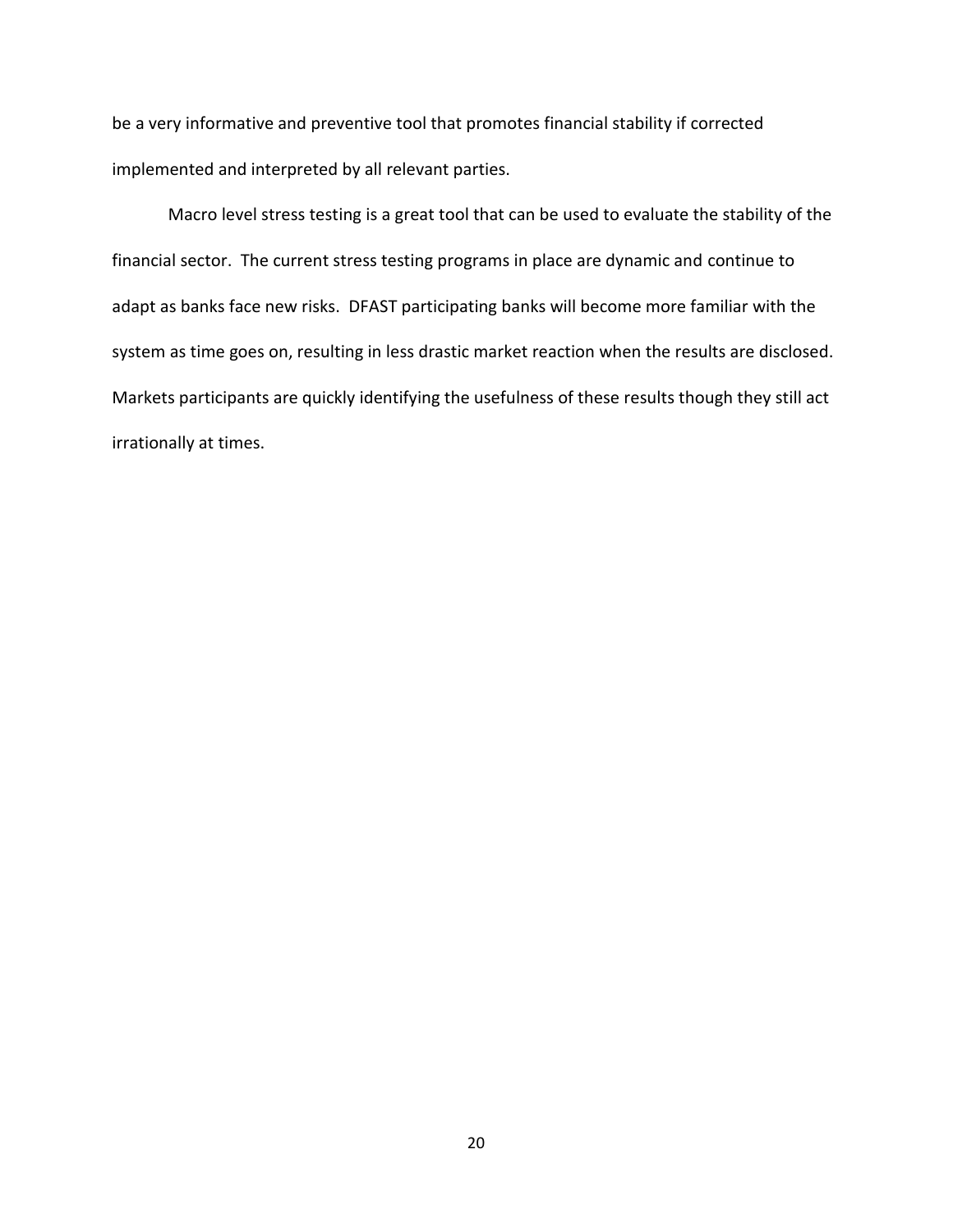## **List of Tables**

### Table 1

#### Table 1 displays the Stress Test Results for DFAST (\$10-\$50B) banks

| 2015 DFAST Results \$10B-\$50B Banks Severely Adverse Scenario |                             |                |                |                 |                           |                        |                               |
|----------------------------------------------------------------|-----------------------------|----------------|----------------|-----------------|---------------------------|------------------------|-------------------------------|
|                                                                | <b>Bank Holding Company</b> |                |                |                 |                           |                        |                               |
|                                                                | <b>Common</b>               | Tier 1         | <b>Total</b>   | Tier 1          |                           | <b>Date</b>            |                               |
| <b>Stress Test Minimums:</b>                                   | Equity Tier 1               | <b>Capital</b> | <b>Capital</b> | <b>Leverage</b> | <b>Ticker</b>             | <b>Reported</b>        | Quintile                      |
|                                                                |                             |                |                |                 |                           |                        |                               |
| <b>Regulatory Minimums:</b>                                    | 4.0% / 4.5%                 | 5.5% / 6.0%    | 8.0%           | 4.0%            |                           | 6/30/2015              |                               |
| Arvest Bank Group                                              | 10.0%                       | 11.3%          | 13.9%          | 6.4%            |                           |                        |                               |
| Associated Banc-Corp                                           | 9.0%                        | 9.1%           | 12.0%          | 6.3%            | ASB                       | 6/15/2015              | $\overline{2}$                |
| Astoria Bank                                                   | 15.1%                       | 15.1%          | 16.3%          | 9.7%            | $\overline{\phantom{m}}$  |                        |                               |
| BancorpSouth, Inc.                                             | 10.4%                       | 10.4%          | 11.6%          | 8.1%            | <b>BXS</b>                | 6/25/2015              | 3                             |
| Bank of Hawaii Corporation                                     | 14.2%                       | 14.2%          | 15.5%          | 7.0%            | <b>BOH</b>                | 6/26/2015              | 5                             |
| BankUnited, Inc.                                               | 14.3%                       | 14.3%          | 15.6%          | 9.3%            | <b>BKU</b>                | 6/19/2015              | 5                             |
| Barclays Bank Delaware                                         | 7.7%                        | 10.4%          | 13.4%          | 7.5%            |                           |                        |                               |
| <b>BOK Financial Corporation</b>                               | 11.6%                       | 11.8%          | 13.0%          | 9.4%            | <b>BOKF</b>               | 6/17/2015              | 4                             |
| Cathay General Bancorp                                         | 11.5%                       | 12.6%          | 13.9%          | 10.7%           | <b>CATY</b>               | 6/26/2015              | 4                             |
| Central Bancompany, Inc.                                       | 15.1%                       | 15.1%          | 16.4%          | 11.7%           |                           |                        |                               |
| CIT Group Inc.                                                 | 13.3%                       | 13.0%          | 13.5%          | 16.0%           | <b>CIT</b>                | 6/26/2015              | 5                             |
| City National Corporation                                      | 7.5%<br>11.8%               | 8.6%           | 10.4%<br>14.0% | 6.1%<br>9.0%    | <b>CYN</b><br><b>CBSH</b> | 6/25/2015              | $\mathbf 1$<br>$\overline{4}$ |
| Commerce Bancshares, Inc.                                      |                             | 12.6%          |                |                 |                           | 6/25/2015<br>6/26/2015 | 4                             |
| Cullen/Frost Bankers, Inc.                                     | 11.0%<br>7.4%               | 12.4%<br>7.4%  | 13.8%<br>9.3%  | 6.8%<br>6.0%    | <b>CFR</b><br><b>EWBC</b> | 6/26/2015              | $1\,$                         |
| East West Bancorp, Inc.<br>EverBank Financial Group            | 10.6%                       | 10.6%          | 11.9%          | 6.5%            | <b>EVER</b>               | 6/29/2015              | 3                             |
| F.N.B. Corporation                                             | 8.4%                        | 9.3%           | 11.3%          | 7.1%            | <b>FNB</b>                | 6/17/2015              | $\overline{2}$                |
| First BanCorp.                                                 | 10.6%                       | 11.0%          | 15.0%          | 8.5%            | FBP                       | 6/25/2015              | 3                             |
| First Citizens BancShares, Inc.                                | 12.2%                       | 122%           | 13.9%          | 8.5%            | <b>FCNCA</b>              | 6/15/2015              | $\overline{\mathbf{4}}$       |
| First Horizon National Corporation                             | 10.0%                       | 11.1%          | 13.7%          | 8.5%            | FHN                       | 6/15/2015              | 3                             |
| First National of Nebraska, Inc.                               | 9.6%                        | 10.8%          | 12.1%          | 8.5%            | <b>FINN</b>               | 6/25/2015              | 3                             |
| First Niagara Financial Group, Inc.                            | 8.0%                        | 9.6%           | 11.6%          | 7.1%            | <b>FNFG</b>               | 6/16/2015              | $1\,$                         |
| First Republic Bank                                            | 9.9%                        | 12.5%          | 14.0%          | 8.4%            | <b>FRC</b>                | 6/15/2015              | 3                             |
| FirstMerit Corporation                                         | 8.9%                        | 8.9%           | 12.6%          | 7.0%            | <b>FMER</b>               | 6/19/2015              | $\overline{2}$                |
| <b>Fulton Financial Corporation</b>                            | 8.1%                        | 8.1%           | 11.4%          | 6.4%            | <b>FULT</b>               | 6/17/2015              | $\overline{2}$                |
| Hancock Holding Company                                        | 7.3%                        | 7.3%           | 8.5%           | 6.0%            | HBHC                      | 6/23/2015              | $\mathbf{1}$                  |
| Hudson City Savings Bank                                       | 18.3%                       | 18.3%          | 19.6%          | 9.8%            |                           |                        |                               |
| <b>IBERIABANK Corporation</b>                                  | 8.8%                        | 8.8%           | 10.8%          | 8.2%            | IBKC                      | 6/15/2015              | $\overline{2}$                |
| <b>International Bancshares Corporation</b>                    | 16.0%                       | 18.2%          | 19.4%          | 12.1%           | <b>IBOC</b>               | 6/15/2015              | 5                             |
| Investors Bancorp, Inc.                                        | 16.1%                       | 16.1%          | 17.4%          | 14.6%           | <b>ISBC</b>               | 6/26/2015              | 5                             |
| New York Community Bancorp, Inc.                               | 8.9%                        | 8.9%           | 11.1%          | 6.0%            | <b>NYCB</b>               | 6/17/2015              | $\overline{2}$                |
| OneWest Bank, National Association                             | 14.7%                       | 13.6%          | 14.9%          | 9.3%            |                           |                        |                               |
| People's United Financial, Inc.                                | 9.7%                        | 9.7%           | 12.4%          | 8.2%            | PBCT                      | 6/18/2015              | 3                             |
| Popular, Inc.                                                  | 11.4%                       | 11.4%          | 14.5%          | 8.9%            | <b>BPOP</b>               | 6/15/2015              | 4                             |
| PrivateBancorp, Inc.                                           | 6.5%                        | 7.6%           | 9.7%           | 7.6%            | <b>PVTB</b>               | 6/25/2015              | $1\,$                         |
| Prosperity Bancshares, Inc.                                    | 11.5%                       | 11.9%          | 14.0%          | 7.1%            | PB                        | 6/25/2015              | 4                             |
| Raymond James Financial Inc.                                   | 19.6%                       | 19.6%          | 20.4%          | 12.2%           | <b>RJF</b>                | 6/26/2015              | 5                             |
| Signature Bank                                                 | 11.9%                       | 11.9%          | 13.2%          | 9.0%            | <b>SBNY</b>               | 6/18/2015              | 4                             |
| Susquehanna Bancshares, Inc.                                   | 9.2%                        | 10.2%          | 11.6%          | 9.0%            | <b>SUSQ</b>               | 6/29/2015              | 3                             |
| <b>SVB Financial Group</b>                                     | 13.0%                       | 13.2%          | 14.8%          | 7.2%            | <b>SIVB</b>               | 6/24/2015              | 5                             |
| Synovus Financial Corp.                                        | 8.2%                        | 8.2%           | 9.5%           | 6.8%            | SNV                       | 6/19/2015              | $\overline{2}$                |
| <b>TCF Financial Corporation</b>                               | 9.2%                        | 11.0%          | 12.9%          | 9.5%            | TCB                       | 6/26/2015              | 3                             |
| Texas Capital Bancshares, Inc.                                 | 7.2%                        | 8.6%           | 11.1%          | 9.5%            | <b>TCBI</b>               | 6/29/2015              | $\,1$                         |
| Third Federal Savings and Loan Association of Cleveland (MHC)  | 18.5%                       | 18.5%          | 19.8%          | 11.3%           |                           |                        |                               |
| <b>Trustmark Corporation</b>                                   | 11.6%                       | 12.4%          | 13.6%          | 8.7%            | <b>TRMK</b>               | 6/15/2015              | $\overline{4}$                |
| <b>UMB Financial Corporation</b>                               | 12.5%                       | 12.5%          | 13.5%          | 7.5%            | <b>UMBF</b>               | 6/29/2015              | 5                             |
| Umpqua Holdings Corporation                                    | 6.4%                        | 6.4%           | 10.8%          | 4.4%            | <b>UMPQ</b>               | 6/15/2015              | $1\,$                         |
| Valley National Bancorp                                        | 9.0%                        | 9.0%           | 11.2%          | 6.8%            | VLY                       | 6/23/2015              | $\overline{2}$                |
| Washington Federal, Inc.                                       | 22.7%                       | 22.7%          | 24.0%          | 11.4%           | WAFD                      | 6/19/2015              | 5                             |
| Webster Financial Corporation                                  | 8.7%<br>7.1%                | 9.7%<br>9.1%   | 11.5%          | 6.7%<br>7.3%    | WBS<br><b>WTFC</b>        | 6/16/2015<br>6/19/2015 | 2<br>$\,1$                    |
| Wintrust Financial Corporation<br><b>Average</b>               | 11.2%                       | 11.7%          | 11.1%<br>13.6% | 8.5%            |                           | 6/15/2015              |                               |
|                                                                |                             |                |                |                 |                           |                        |                               |

Source: Company Releases

\*Excludes Charles Schwab Bank, E\*TRADE & Synchrony Financial; Mode used for Average Date Reported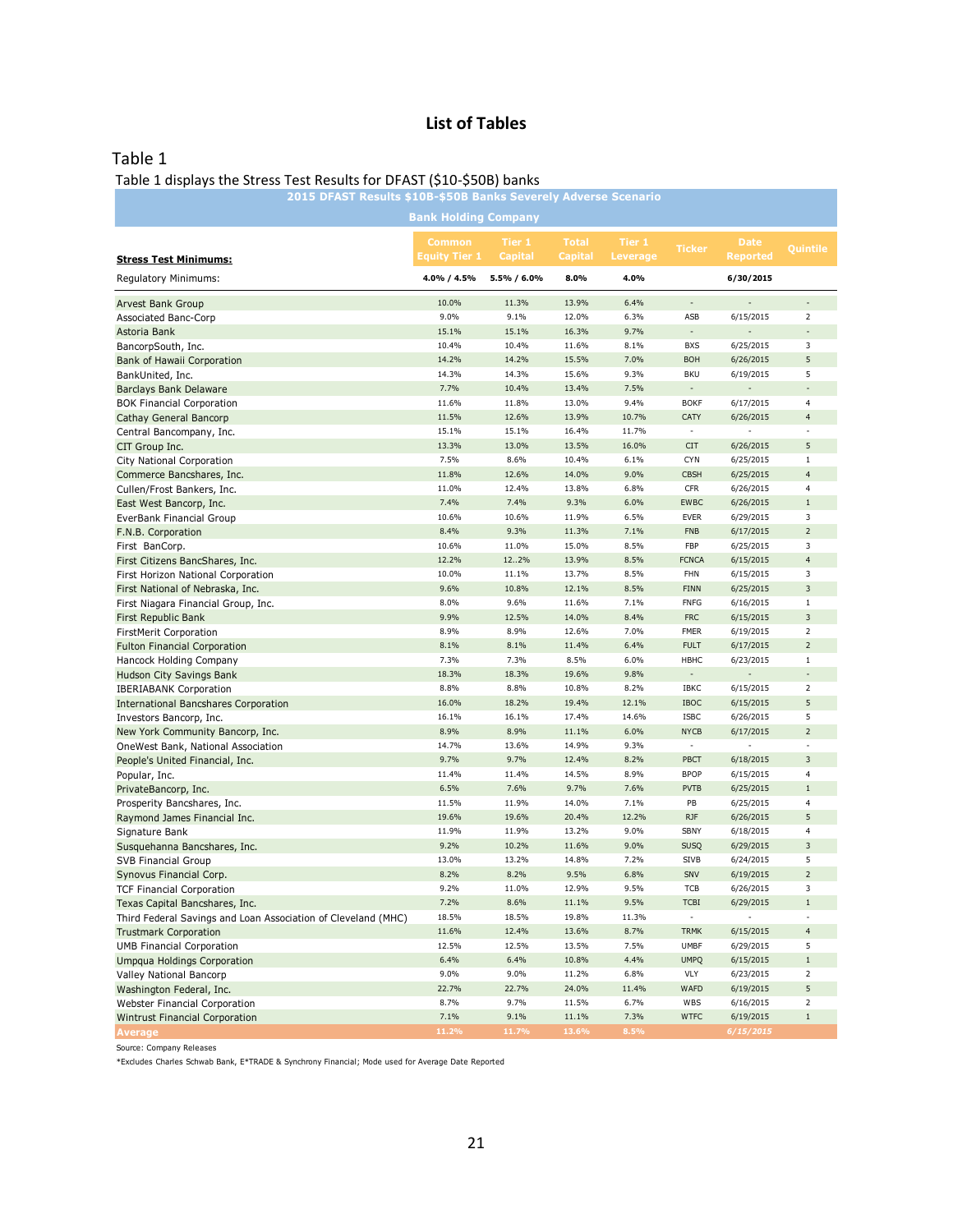# Table 2.

## Table 2 displays the Stress Test Results for CCAR (\$50B+) banks

| 2015 CCAR Results \$50B+ Banks Severely Adverse Scenario |                                |                          |                                |                    |               |                                |                 |
|----------------------------------------------------------|--------------------------------|--------------------------|--------------------------------|--------------------|---------------|--------------------------------|-----------------|
| <b>Bank Holding Company</b>                              |                                |                          |                                |                    |               |                                |                 |
| <b>Stress Test Minimums:</b>                             | Common<br><b>Equity Tier 1</b> | Tier 1<br><b>Capital</b> | <b>Total</b><br><b>Capital</b> | Tier 1<br>Leverage | <b>Ticker</b> | <b>Date</b><br><b>Reported</b> | <b>Quintile</b> |
| Regulatory Minimums:                                     | 4.5%                           | 6%                       | 8.0%                           | 4.0%               |               | 3/15/2015                      |                 |
| Ally Financial Inc.                                      | 8.4%                           | 11.1%                    | 12.3%                          | 9.6%               | ALLY          | 3/13/2015                      | $\overline{2}$  |
| American Express Company                                 | 13.6%                          | 14.1%                    | 16.1%                          | 12.0%              | AXP           | 3/5/2015                       | 5               |
| Bank of American Corporation                             | 7.8%                           | 8.5%                     | 11.1%                          | 5.9%               | <b>BAC</b>    | 3/5/2015                       | $\mathbf{1}$    |
| The Bank of New York Mellon Corporation                  | 12.3%                          | 13.4%                    | 13.9%                          | 5.5%               | BK            | 3/11/2015                      | 5               |
| <b>BB&amp;T Corporation</b>                              | 7.1%                           | 8.4%                     | 10.5%                          | 6.8%               | <b>BBT</b>    | 3/5/2015                       | $\mathbf{1}$    |
| <b>BBVA Compass Bancshares</b>                           | 8.6%                           | 8.6%                     | 10.3%                          | 7.0%               | <b>BBVA</b>   | 3/5/2015                       | $\overline{2}$  |
| <b>BMO Financial Corp.</b>                               | 8.0%                           | 8.0%                     | 11.1%                          | 5.8%               | <b>BMO</b>    | 3/5/2015                       | $\overline{2}$  |
| Capital One Financial Corporation                        | 10.9%                          | 11.7%                    | 13.4%                          | 9.8%               | COF           | 3/5/2015                       | 4               |
| Citigroup Inc.                                           | 8.2%                           | 8.2%                     | 10.5%                          | 6.0%               | $\mathsf{C}$  | 3/5/2015                       | $\overline{2}$  |
| Citizens Financial Group, Inc.                           | 11.0%                          | 11.0%                    | 14.5%                          | 9.7%               | CFG           | 3/11/2015                      | 5               |
| Comerica Incorporated                                    | 9.0%                           | 9.0%                     | 10.9%                          | 8.3%               | CMA           | 3/5/2015                       | 3               |
| Deutsche Bank Trust Corporation                          | 25.5%                          | 25.5%                    | 26.2%                          | 11.4%              | DB            | 3/11/2015                      | 5               |
| <b>Discover Financial Services</b>                       | 13.0%                          | 13.8%                    | 15.5%                          | 12.1%              | <b>DFS</b>    | 3/5/2015                       | 5               |
| Fifth Third Bancorp                                      | 8.1%                           | 9.2%                     | 12.4%                          | 8.0%               | <b>FITB</b>   | 3/5/2015                       | $\overline{2}$  |
| The Goldman Sachs Group, Inc.                            | 9.3%                           | 10.7%                    | 13.0%                          | 7.2%               | GS            | 3/5/2015                       | $\overline{4}$  |
| HSBC North American Holdings Inc.                        | 8.6%                           | 9.8%                     | 14.6%                          | 6.0%               | <b>HSBC</b>   | 3/5/2015                       | 3               |
| Huntington Bancshares Incorporated                       | 7.7%                           | 8.4%                     | 10.8%                          | 7.0%               | <b>HBAN</b>   | 3/5/2015                       | $\mathbf{1}$    |
| JPMorgan Chase & Company                                 | 6.9%                           | 8.1%                     | 10.2%                          | 6.0%               | JPM           | 3/5/2015                       | $1\,$           |
| KeyCorp                                                  | 9.9%                           | 10.1%                    | 12.5%                          | 9.3%               | KEY           | 3/5/2015                       | $\overline{4}$  |
| <b>M&amp;T Bank Corporation</b>                          | 9.2%                           | 10.8%                    | 13.7%                          | 8.9%               | <b>MTB</b>    | 3/12/2015                      | 3               |
| Morgan Stanley                                           | 12.3%                          | 12.3%                    | 14.6%                          | 8.5%               | <b>MS</b>     | 3/5/2015                       | 5               |
| <b>MUFG Americas Holdings Coporation</b>                 | 8.0%                           | 8.0%                     | 10.2%                          | 7.1%               | <b>MTU</b>    | 3/5/2015                       | $\overline{2}$  |
| Northern Trust Corporation                               | 10.4%                          | 11.0%                    | 13.6%                          | 7.5%               | <b>NTRS</b>   | 3/5/2015                       | $\overline{4}$  |
| The PNC Financial Services Group, Inc.                   | 9.2%                           | 10.6%                    | 13.4%                          | 9.2%               | PNC           | 3/5/2015                       | 3               |
| Regions Financial Corporation                            | 10.1%                          | 10.7%                    | 13.2%                          | 9.5%               | <b>RF</b>     | 3/5/2015                       | $\overline{4}$  |
| Santander Holdings USA, Inc.                             | 10.1%                          | 10.5%                    | 12.4%                          | 9.7%               | SAN           | 3/5/2015                       | $\overline{4}$  |
| <b>State Street Corporation</b>                          | 8.2%                           | 9.7%                     | 11.5%                          | 4.9%               | <b>STT</b>    | 3/6/2015                       | $\overline{2}$  |
| SunTrust Banks, Inc.                                     | 8.7%                           | 9.5%                     | 11.4%                          | 8.2%               | STI           | 3/6/2015                       | 3               |
| U.S. Bancorp                                             | 7.6%                           | 9.0%                     | 11.2%                          | 7.6%               | <b>USB</b>    | 3/5/2015                       | $\mathbf{1}$    |
| Wells Fargo & Company                                    | 9.1%                           | 10.5%                    | 13.5%                          | 8.9%               | WFC           | 3/5/2015                       | 3               |
| Zions Bancorporation                                     | 8.6%                           | 8.6%                     | 10.5%                          | 12.7%              | ZION          | 3/5/2015                       | $\overline{3}$  |
| Average                                                  | 9.8%                           | 10.6%                    | 12.9%                          | 8.3%               |               | 3/6/2015                       |                 |

Source: Company Releases & FED Report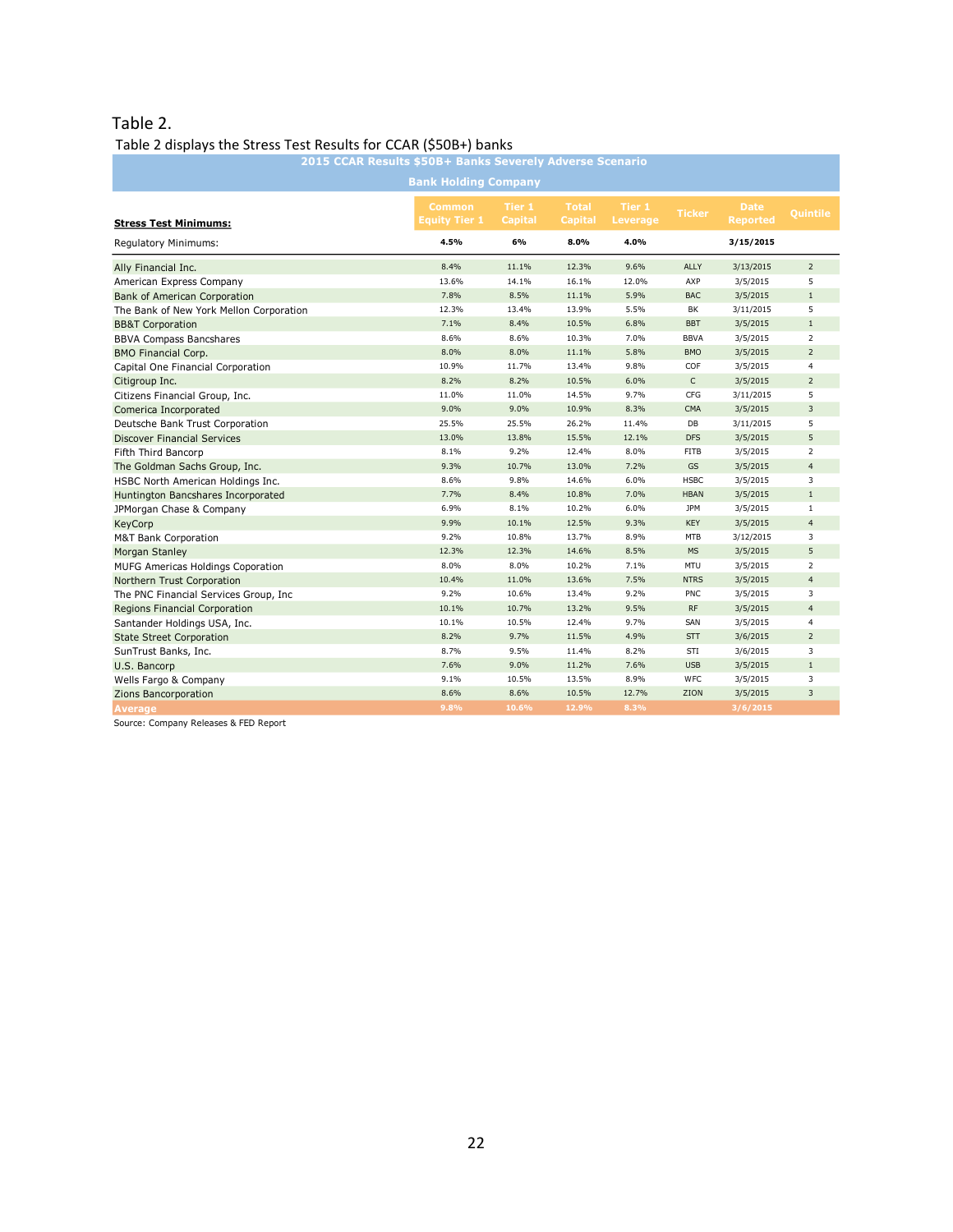#### **References**

Bernanke, B. Stress testing banks: What have we learned? [http://www.federalreserve.gov/newsevents/speech/bernanke20130408a.htm,](http://www.federalreserve.gov/newsevents/speech/bernanke20130408a.htm) 2013.

- Candelon, B., & Sy, A. (2015). How Did Markets React to Stress Tests? *IMF Working Papers, 15*(75), 1. doi:10.5089/9781484315378.001
- Dodd-Frank Stress Tests a 'Culture Shock' for Mid-Sized Banks. (2015). ABA Banking Journal, 107(4), 39.
- Federal Reserve. (2014, March 06). *Supervisory Guidance on Dodd-Frank Act Company-Run Stress Testing for Banking Organizations with Total Consolidated Assets of More than \$10 Billion but Less than \$50 Billion*. Retrieved April 12, 2016, from the Board of Governors of the Federal Reserve System: <http://www.federalreserve.gov/bankinforeg/srletters/sr1403.pdf>
- Federal Reserve. (2014, June 25). *Stress Tests and Capital Planning*. Retrieved April 12, 2016, from the Board of Governors of the Federal Reserve System: <http://www.federalreserve.gov/bankinforeg/stress-tests-capital-planning.htm>
- Flannery, M. J., Hirtle, B., & Kovner, A. (2015). Evaluating the Information in the Federal Reserve Stress Tests. *Federal Reserve Bank of New York Staff Reports,* (no. 744). doi:10.2139/ssrn.2669837
- Gallardo, G. G., Schuermann, T., & Duane, M. (2016). Stress Testing Convergence. *Journal of Risk Management in Financial Institutions, 9*(1), 32-45. doi:10.2139/ssrn.2636984
- Goldstein, I., & Sapra, H. (2014). Should Banks' Stress Test Results be Disclosed? An Analysis of the Costs and Benefits*. FNT in Finance Foundations and Trends® in Finance*, 8(1), 1-54. doi:10.1561/0500000038
- Goldstein, I., & Y., Leitner. Stress tests and information disclosure. Working Paper, University of Pennsylvania, 2013.
- Henry, J., & Kok, C. (2013). A Macro Stress Testing Framework for Assessing Systemic Risks in the Banking Sector. *Occasional Paper Series European Central Bank,* 152nd ser.
- Hirshleifer, J. (1971). The Private and Social Value of Information and the Reward to Inventive Activity. *American Economic Review*, 61, 561-574.